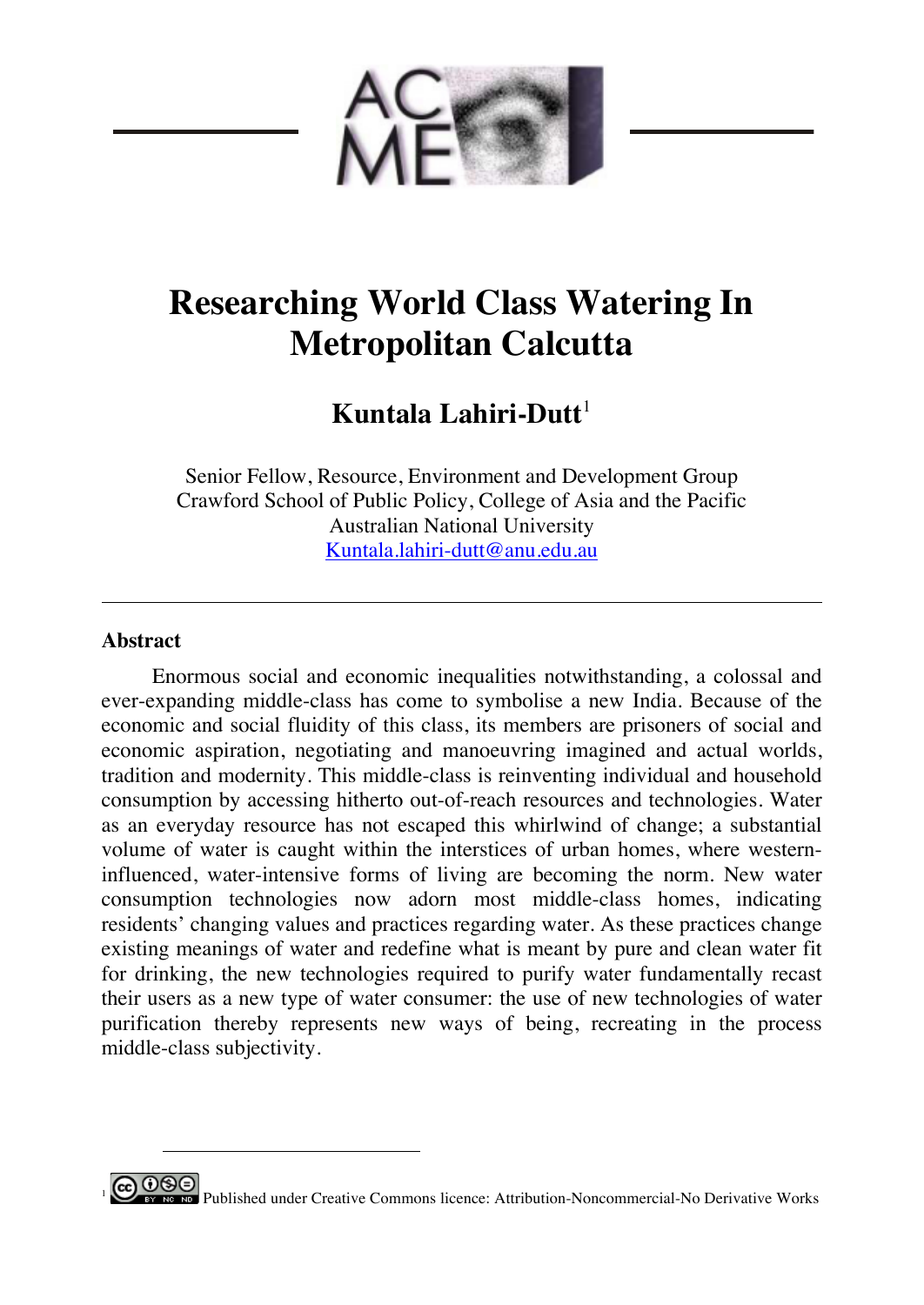### **From Third World Peasants to Global Consumers**

This paper presents a study of the practices surrounding water use in middleclass, urban households in Calcutta, India. As middle-class households in India endeavour to find new ways of being global citizens, they reinvent individual and household consumption by accessing hitherto out-of-reach resources and by consuming resources in new ways. The focus of this paper is on the ways in which resources, goods and services assume new meanings and materialities through new tools and practices of consumption. Water is unique because of its symbolic value in Indian cultures and its ongoing scarcity in urban homes. I argue that a part of the rise in consumerism has been changes in middle-class perceptions of clean and pure water, leading to changes in water use practices. These practices involve the use of tools and technology that ostensibly mirror concepts of convenience and purity. One way to illustrate this transformation is through small case studies, which can capture changes in the practices of middle-class households in metropolitan Calcutta. A close analysis of these cases reveals that a deeper relationship of mutual exploitation exists between superficial commercial sentiment and consumer idealism - a relationship that finds common ground in middle-class aspirational ideals related to social status.

An inescapable part of growing up in India in the 1970s was living with labels the western world used to describe its population; if much of the rest of the world was divided into the 'first' and the 'second', we in India were designated as citizens of the 'third' world. Academic texts and popular media originating in the first world introduced us to our third world cities before we could form our own impressions of them. We were told of the chaos of rural migrants crowding the already overburdened cities and their amenities and infrastructure struggling to keep up. Calcutta, we were told, was a city of peasants, the definition offering a simple, homogenised view of the city's inhabitants. Although the quintessential 'primate city', it was nonetheless a city of the third world, tying everyone living in Calcutta to rural origins and rural ways of life that contrasted with those of the cities of the first world. In particular, third world cities such as Calcutta were seen as lacking in those material goods, amenities and services that made life comfortable elsewhere, and hence constituted an object of study by first world experts.

At that time, India followed its own version of a centrally planned, command-and-control economy. The desire to nurture domestic industry – and the culture of economic protectionism that followed in its wake – conspired against the importation of what were regarded as 'world class' goods and services into the country. When a 'foreign-returned' person arrived home, friends and family, neighbours and visitors milled around opened cases, digging out the gifts of fragrant soap bars, talcum powder and other foreign goods that held the whiff of a world that was inaccessible to most.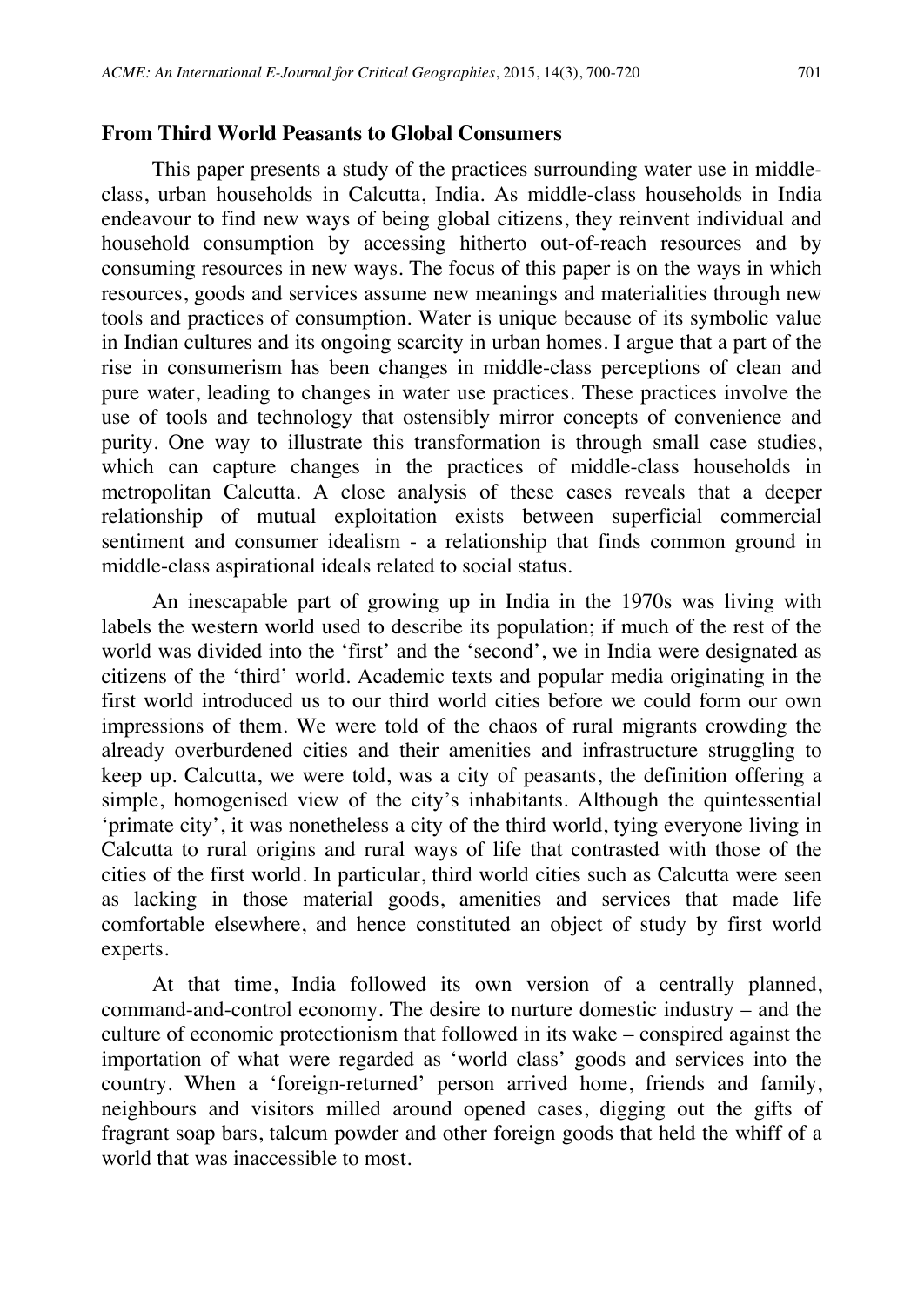But that was before India's economy opened up. During the mid-1980s under Prime Minister Rajiv Gandhi, India took up a set of economic policies – partly by choice and partly under duress – that enabled the country to join the game of catchup with the rest of the world. Eventually, neoliberal economic measures led to abandonment in 1991 of the socialist economic model in favour of an open economy. Part of the agenda for India's planners was to set about reconstructing its cities in terms of western, consumer-driven values, filling vacant spaces and replacing dilapidated building stock with high-rise apartments and shopping malls. Changes in economic policy put India somewhat suddenly in the throes of manifold changes brought about by a sudden surge of economic growth, creating winners and losers as with rapid growth elsewhere in the world. Inequality has increased in India in the last two decades: a large proportion of its population continues to live in abysmal poverty. The changes also had social and cultural repercussions: the pervasive mindset of the prior four decades of protectionism, endemic corruption, and bureaucratic control was under challenge (Haynes *et. al*., 2010).

During this period scholars studying Indian society began to notice that some Indians were not necessarily suffering from the abject poverty defining their class, but rather were transforming into voracious consumers. Clearly, changes in economic policy had paved the way for, among other things, "a middle-class based culture of consumption" (Fernandes, 2006, 19). The culture of consumption was slower to affect eastern India – where the metropolis of Calcutta is located – than metropolitan Delhi and western India, indicating the close attachment of consumerist culture to distinct political and regional proclivities; in eastern India the rise of the middle-classes was presided over by the pro-China Communist Party, which ruled the state of West Bengal for three decades, and in its effort to reinscribe history changed the name of the city from Calcutta to Kolkata.

While estimates of the size of the Indian middle-class vary, there is a consensus that it is large and growing (IMF, 2010; Varma 1998). In addition to being a beneficiary of the new economic model, the middle-class is also a magnet for multinational corporations wanting to conduct business in India. Shrivastava and Kothari (2012, 323) observe:

India is important to TNCs (transnational corporations) because even if only 20–25 per cent of the country can be roped into the global consumer economy, it amounts to over 280 million people, which is more than the size of the populations of the UK, France and Germany taken together and almost the size of the US.

This consumption culture is unprecedented in India's history and is beginning to attract scholarly analysis.

#### *Practices of Material Consumption*

In addition to this large middle-class there are those waiting at its margins and interstices, in smaller urban centres as well as in the metropolises, to join the amorphous group. The contemporary view is that the 'middle-class' is a fluid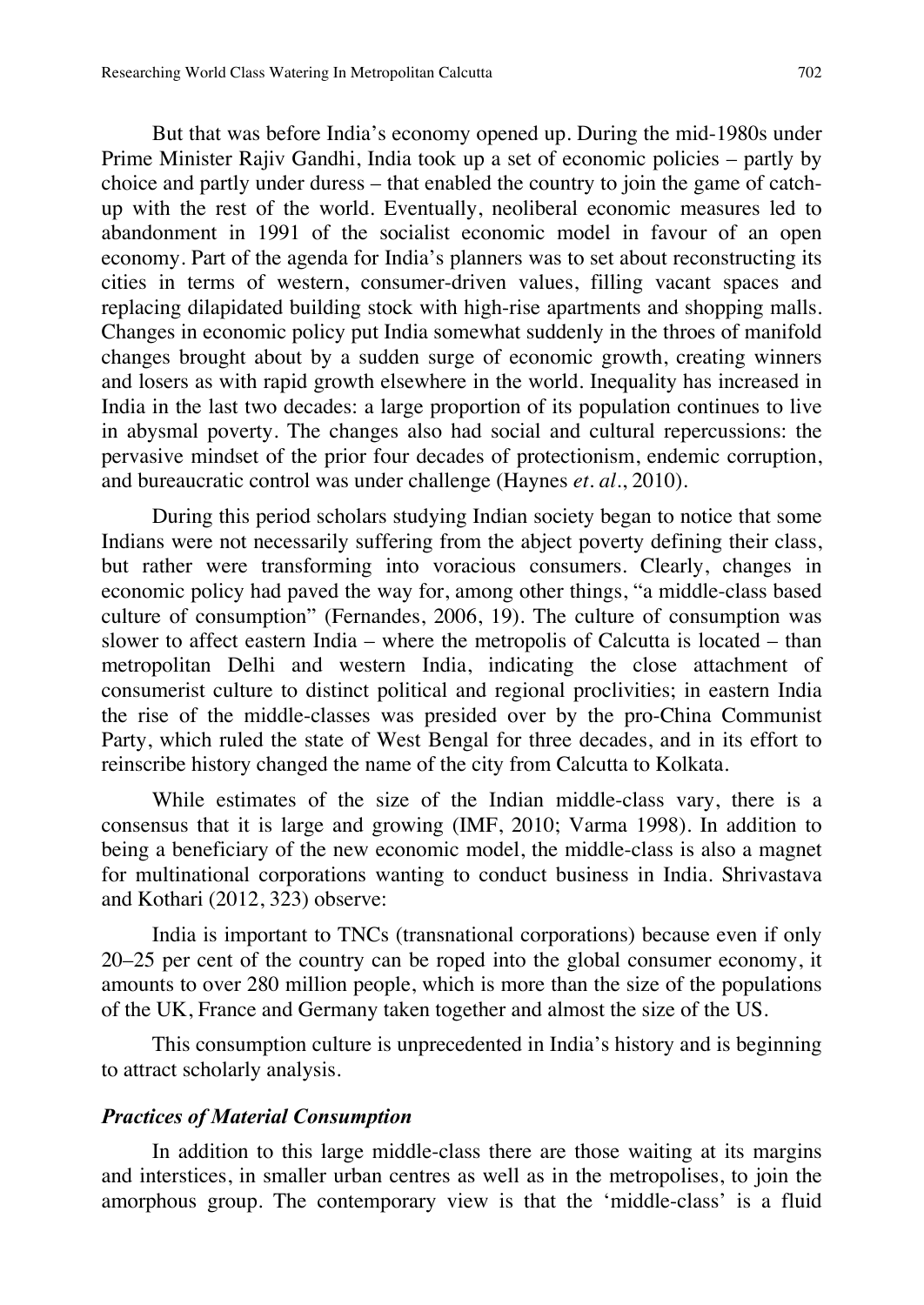category, with enormous internal diversity and contested identities that defy its attribution as a sociological category in favour of the ideological work that it performs. The defining feature of the new middle-class is material consumption – those who are in it are the voracious users, and those who are outside aspire to become so. The old middle-class of India was defined largely by its cultural outlook and political allegiances; it was the foundation stone of the Nehruvian developmentalist state, constituted in terms of the historical materialist conditions that prioritised specific concerns. As a political construction, the category has sometimes seen its dominance lead to the reproduction of inequalities in Indian society (Fernandes, 2006). Different from this group is the 'new' middle-class, the post-liberalisation aspirational group, large in sheer numbers but small in terms of its proportion within the Indian population, holding "the middle-class culture of public life" (Nandy, 1998, 4). Ray (2010, 314) defines this class as a "proper noun", in terms of its members' self-perception, cultural performances and enactments, which Ray argues reproduce an imagined middle-classness. It is marked by certain shared characteristics, which in the case of India include aspirationalism, and also the necessity of negotiating the imagined and actual worlds of East and West, of tradition and modernity (Brosius, 2010). New ways of consuming material goods underpin these characterisations and, therefore, the idea of being middle-class. The concept thus becomes:

An identity constructed through consumption [that] is far more empowering and controllable than that which is dependent upon production…there is a clear preference for consumers to be able autonomously to employ their resources for the self-construction of their individual and social identity (Miller, 1995, 38).

If consumption underlies the ideas of being middle-class, then consumption, by default, also becomes a means for those on its margins to join that class. For the new heterogeneous middle-class' individual, familial and group mobility strategies, "consumption assumes a long-term dimension, oriented towards present and future" (Osella and Osella, 1999, 990). It is no wonder then that the middle-class in India is endeavouring to find new ways of being; hungrily consuming resources such as water and energy that were hitherto out of the reach of ordinary Indians.

Understanding the material practices of this new middle-class requires study of Indian households. Home has been sacred to the Indian way of life for a very long time, acting as the prime location of indigenous culture and cultural practices. The location of native tradition and culture within the private domain in India is considered to be the result of contact with European culture, and concomitant with colonisation. This contact created a binary division between the public and the private spheres (noted by Chatterjee, 1993), fostering the image of the archetypal Indian as a product of colonialism: someone who is tradition-bound at home while juggling modernist ideals in public life. For the first time since it came into being through British cultural contact, this binary division is beginning to blur as a rising middle-class develops and adopts new ideas and new ways of being at home. Within a short span of twenty years, a number of cultural practices have changed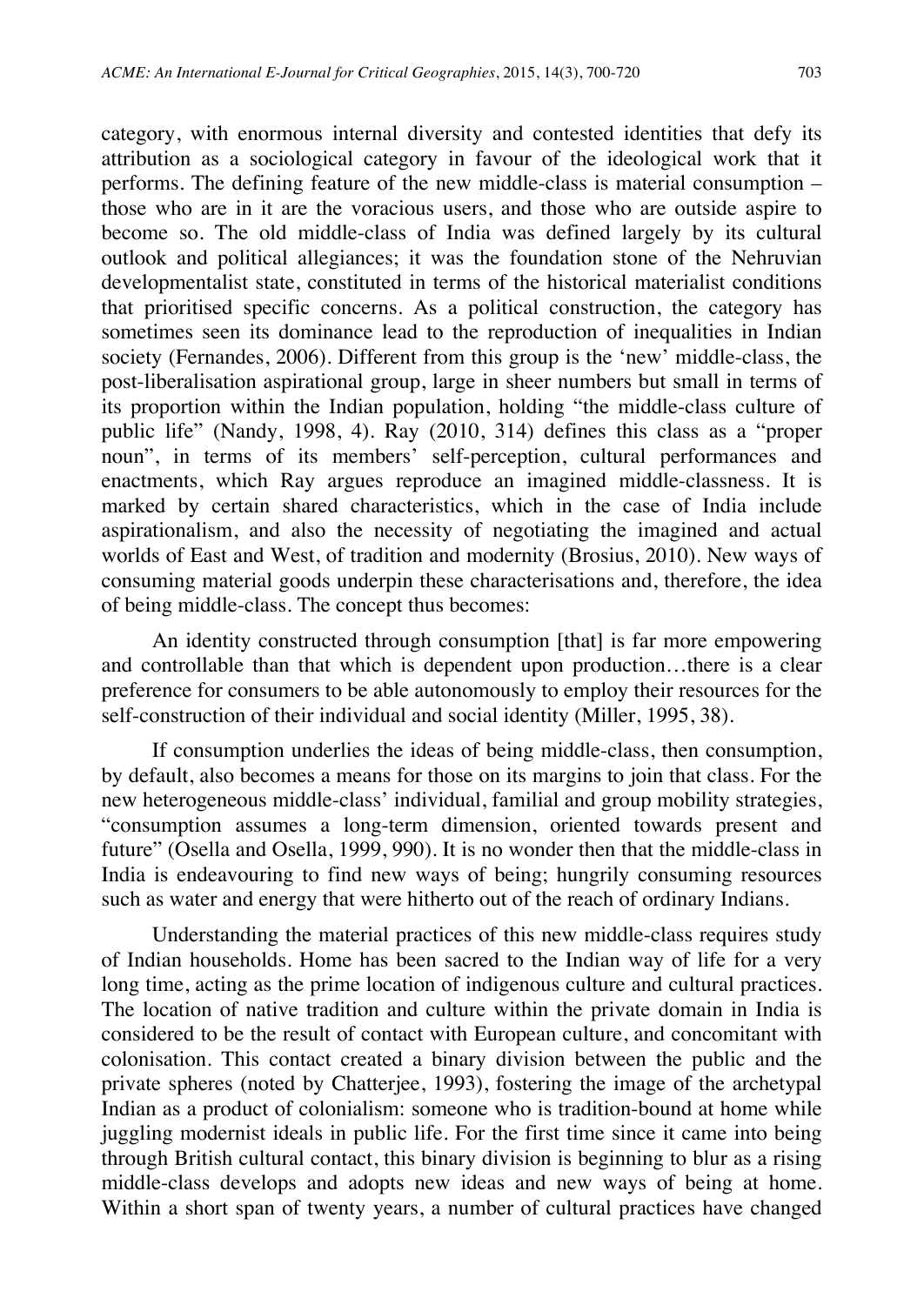fundamentally, symbolising a deeper shift in the value system and cultural ethos of the middle-class.

Increasingly social and individual practices are being studied in order to develop an understanding of consumption. Practice theory, a loosely connected body of work, considers practice to be the location of all that is 'social', allowing us to move away from the conceptual binaries of structure and agency, and placing practices at the centre of human action. Practices are seen as routines, the indivisible unit of social enquiry and the site of analysis:

[P]ractice (*Praktik*) is a routinized type of behaviour which consists of several elements, interconnected to one other: forms of bodily activities, forms of mental activities, 'things' and their use, a background knowledge in the form of understanding, know-how, states of emotion and motivational knowledge. (Reckwitz, 2002, 249–50)

It does not follow that because practices are routinised behaviour, they do not change: crisis of routine leads to changes in practice. With increased pace of life and increased rates of innovation and obsolescence, crises of routine have become more frequent, leading to more frequent changes in practice (Reckwitz, 2002; Shove, 2009). Consumption is considered to take place as a part of carrying out a practice. Put differently, most practices involve consumption of one kind or the other (Warde, 2005). Therefore, if practice is the unit of social enquiry, examining household practices should yield insights into social processes. This is the logic that provided the foundation for a large study of "water-using practices of households" in the south and southeast of England (Pullinger *et al.*, 2013). Based on this logic, one may hope to explore how changing values of water are reshaping water practices among the transforming Indian middle-class. Calcutta's particularities offer a fascinating opportunity for investigation into material practices of water in middle-class homes. These include: its location in economically stagnant eastern India; its unique history of the separation of private from public social spaces; the early development of a middle-class in the city as a result of British colonial influence; and its Communist rule and deep attachment to Marxist materialist ideology<sup>2</sup>.

#### **Entering the Middle-Class Household in Calcutta**

 $\overline{a}$ 

Bengali intellectuals describe the Calcutta social milieu as a "microcosm of Indian society" (Roy 1986, 9), yet the city is very different from other metropolises of India, on several counts, the foremost being the Bengali culture that was inscribed over two hundred years of colonial rule (Mukherjee, 1972). The general

<sup>&</sup>lt;sup>2</sup> It is well-known that Marxism in this part of India was widely adopted as a guiding philosophy by upper caste urbane, educated communities, giving it a *bhadralok* (or gentleman's) culture. How far this Marxist political history played a role in influencing the material culture of Bengalis is however beyond the scope of this paper.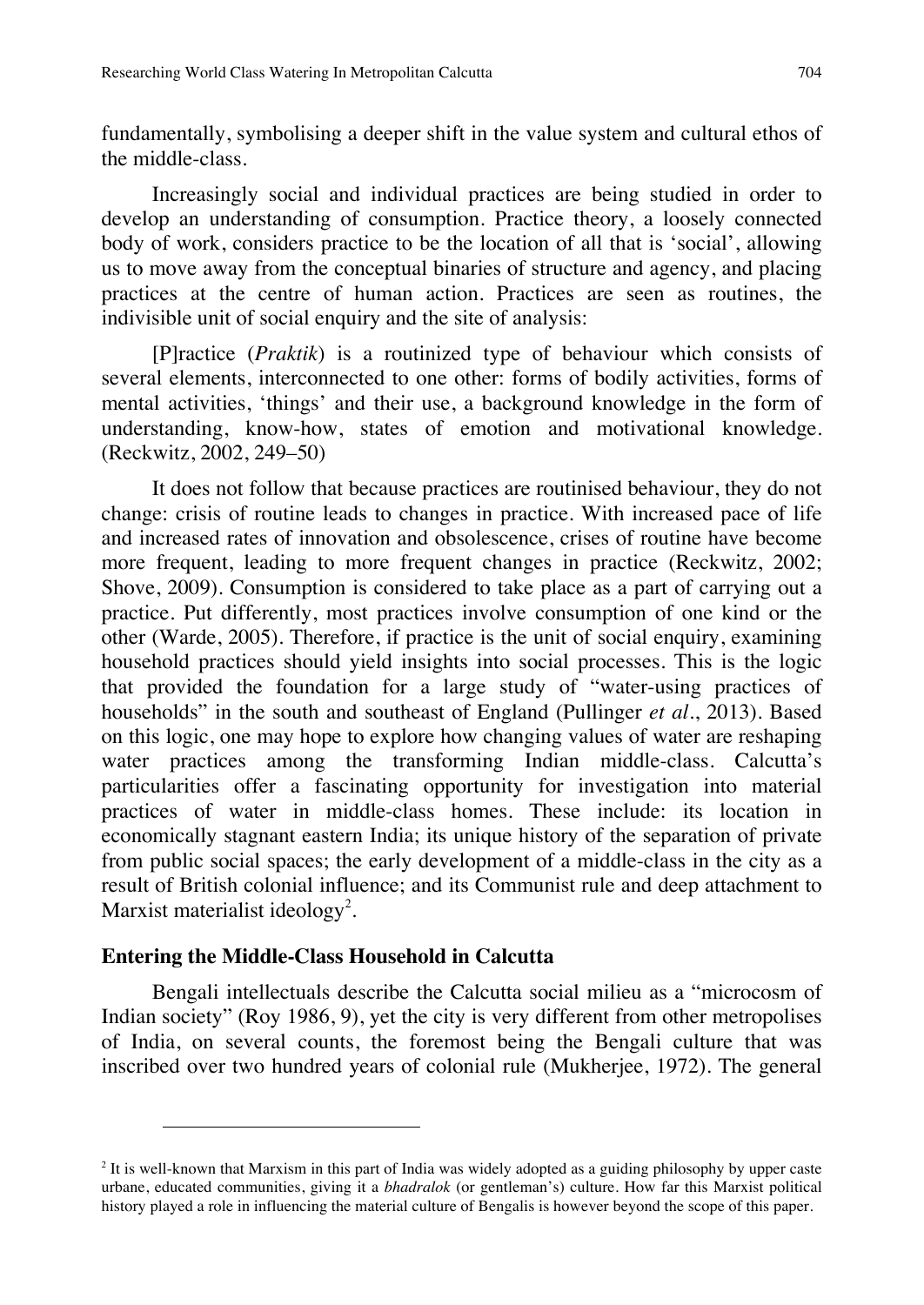lack of economic buoyancy in its hinterlands, the decay of old industries like the jute mills, and the refugee influx after the partition caused the city to burst at its seams. Munshi (1975, 11) noted that the civic services were "not very far from a total breakdown". In spite of the establishment of Calcutta Metropolitan Development Authority (CMDA) as the apex planning body for the city, Calcutta's urban growth has in general been haphazard; since the 1970s, Calcutta's sprawl of concrete extended into the south – away from the traditional 'native' North Calcutta, or the old or 'black' town (Munshi, 1975). Broadly, the original pattern of elongated growth along the levee of the Ganga has gradually changed as the wetlands in the eastern parts of the city were filled up to make way for new residential areas. As urban life flowed and shifted away from the core, "the merciless property boom extended deeper and deeper southward" (noted by Chaudhuri, 2013, 288) and eventually gulped the remaining swamplands.

During the summer months of 2012, twenty-one households in a predominantly middle-class neighbourhood of south Calcutta were surveyed and their water-related practices were observed for one full day each. These households were self-selected; the aims and objectives of the survey were initially described informally in a meeting at which participants expressed their interest to join the study. An overview of the survey was offered to interested participants either over the phone or by email, before meeting them in person. Within the household, the option to be interviewed was again open to each of the members; those members decided which one person from each household would participate in the study. The interviews were semi-structured, allowing them to veer into topics close to respondents' interests. Of those interviewed, 60 per cent were women, and the average age of the respondents was 43 years, allowing the safe inference that most were well-established in their jobs and life. An average household comprises roughly four members, two of whom are income earners providing two income sources within each household. All households have at least one part-time domestic helper, yet all complained of the difficulties of running the household. The average family income at the time of the study was 25,300 Indian rupees per month; that is, nearly 380 US dollars, although translated into US dollars this amount fails to convey its value within the community. Suffice to say, this income is sufficient to enable the households concerned in this study to access a number of the trappings of modern life. All of them have bank accounts and life and medical insurance. A considerable 72 per cent own smartphones, and go out once per week to malls for shopping, to watch a movie, or to dine.

The households covered by the study live in apartments. They are middleclass in their earnings and residences, and also in their worldviews. Over the last few years, their tastes and behaviours in consumption, ideas of cleanliness and comfort have changed fundamentally as Calcutta has transformed into a global city. Conforming to these changes, water-use practices have also altered significantly;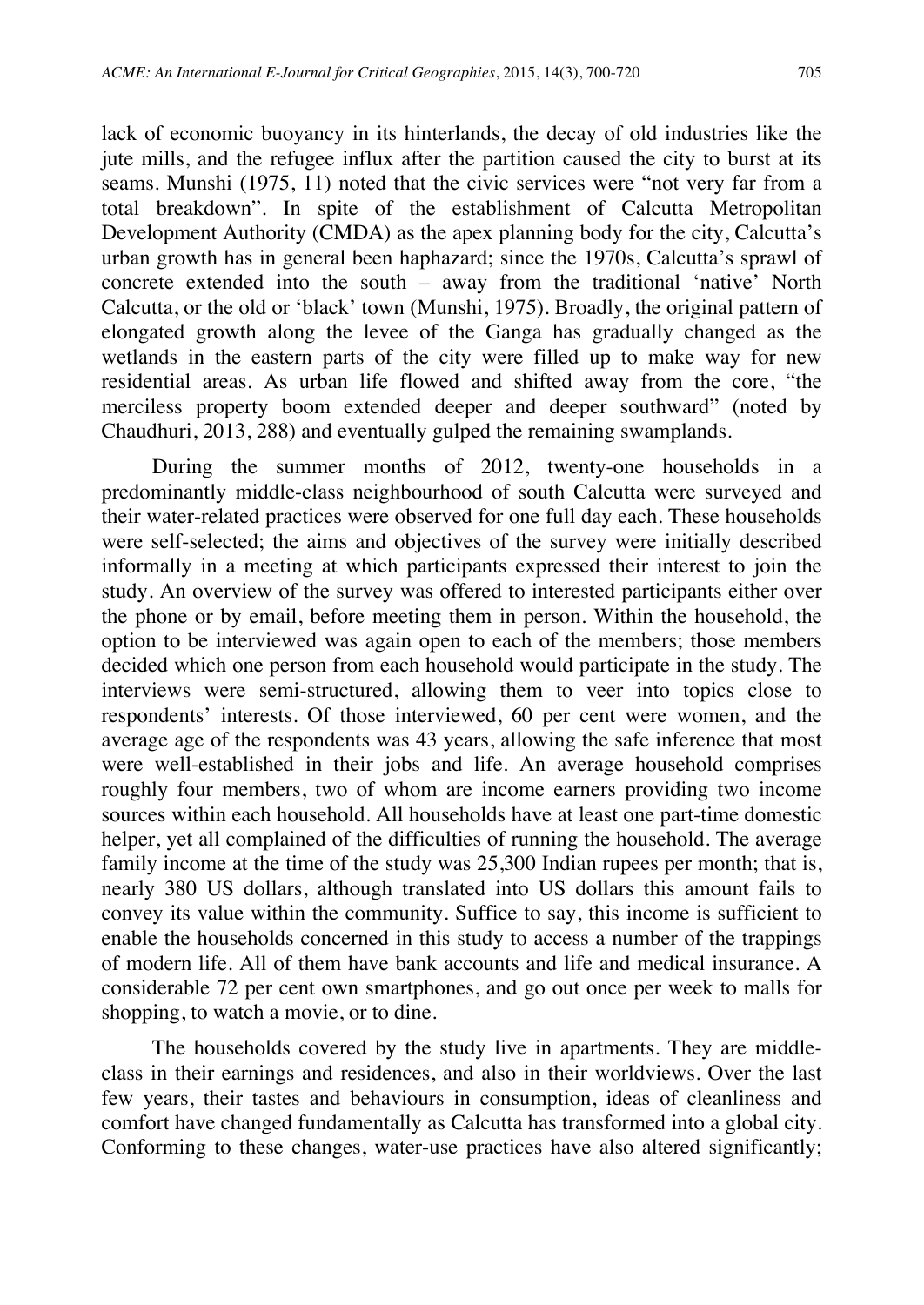on an average day, 90 per cent of the households have at least three members who use water for a full-body shower.<sup>3</sup> Previously, women would sit on a low stool in the bathroom, but a standing shower has now become more common. As with western sensibilities, the purposes of showering are to maintain bodily hygiene, to minimise bodily odour and remove sweat, and to feel clean. Men usually shave outside of the shower area, and in over half the households brushing and combing hair also took place outside the bathroom, usually in a basin meant for washing hands before and after eating food.

One key aspect of intra-household water use is the application of electronic technology that is intended to reduce labour at home (as noted by Hand, Shove, and Southerton, 2005). All the households have, in the past decade or so, introduced a variety of appliances such as flush toilets, washing machines, water-heaters and most importantly, water purifying machines, along with more and varied kinds of taps in their homes for use in water-related chores. Electrical water filters are used by all households: 84 per cent use geysers or electric water heaters; and 72 per cent of households use washing machines. Surprisingly, dishwashers are owned by only a small eight per cent of households. Following Woolgar (1991), one might deduce that this snapshot of appliance use is influenced by the ease with which a particular appliance accommodates the social and cultural context of the respondent household. Practice innovation thus links existing cultures with new technologies. Washing machines in India have been modified to wash garments that are unique to India, such as saris (such as Samsung's washing machines provision of a 'Sari mode'), and kitchen appliances have been adapted to culturally rooted food preferences (such as the 'browning' facility in some microwave ovens meant mainly for the South Asian market). Interestingly, dishwashers are not yet designed to accommodate typically large and numerous Indian utensils, and the particular stove-top style of cooking in many Bengali households has yet to be addressed by electronic whitegoods manufacturing design. Practices are differentiated when they travel across the social spectrum (as noted by Werde 2005); the near-ubiquitous presence of the part- of full-time domestic help is also crucial in determining who uses what and when in Calcutta. The households with dishwashers have strong overseas links (merchant navy; residence in the United Kingdom), connections which perhaps have predisposed the residents to accommodate a dishwasher in the kitchen. Such exposure to different ways of consuming may well have influenced respondents' consumption patterns, based on the acquisition of conspicuous and tangible objects rather than on practicalities of their use. To explain the practices of such consumption technologies, Shove (2003, 11–12) underlines that goods and objects should not be analysed in isolation without noticing "the pre- and corequisite systems and technologies on which they [consumer durables] depend, or the reconfiguration of ideas, actions and habits associated with their use and

<sup>&</sup>lt;sup>3</sup> Although the term 'bathing' is used widely in India, it connotes showering, rather than bodily immersion, as is the case in a western context.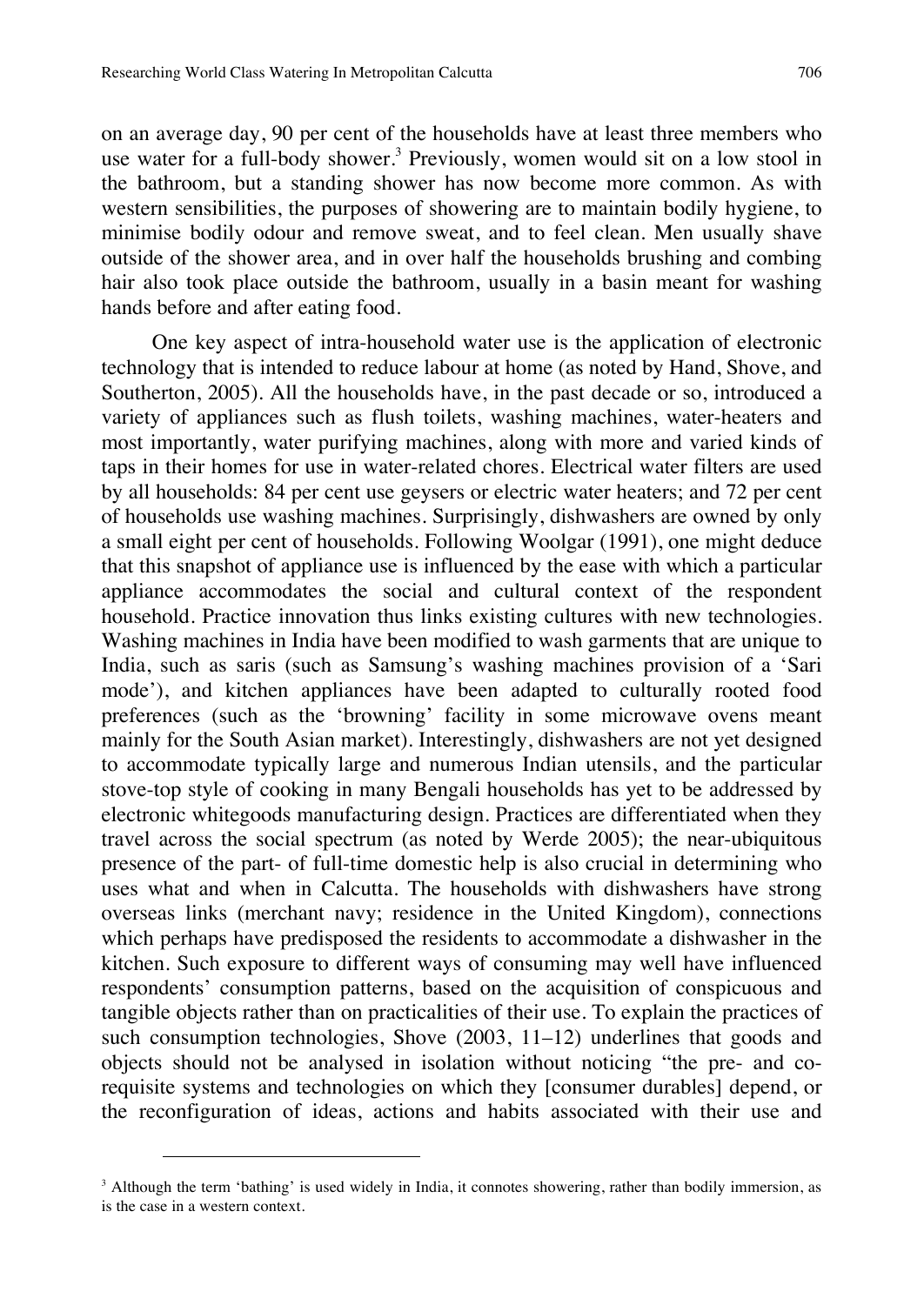appropriation". Indeed, the constant endeavour of the middle-classes to find new ways of being within the microcosm of the home is exemplified by the entrance of these new technologies, which also creates new global citizens out of the Calcuttans. The routines of everyday life are "situated and inscribed in tools, devices and material objects" (Shove, 2003, 13), yet, it is necessary to go beyond the theories of consumption. One might note here that the perceived and almost universal need for domestic help in urban middle-class homes was not reduced by the presence of dishwashers or for that matter any of the other gadgets. Thus, more than the savings in domestic labour through its regular use, ownership of a dishwasher reflects the middle-class adoption of the notions of comfort conveyed by use of that appliance, and the accompanying status associated with it, even while the meanings of these technologies are site-specific. This example demonstrates why the use of water- or energy-efficient technologies in Calcutta does not directly conform to western models of consumer use.

#### **Planning to Supply Water to Calcuttans**

 $\overline{a}$ 

Water has distinctive meanings for urban households in Calcutta, a gigantic metropolitan city that began its urban journey in three villages located on the natural levee of the river Ganga. Indeed, Calcutta barely rises above the sea-level, and is "balanced upon a huge natural raft of clay, literally floating on an enormous reservoir of water stored within the sand grains underneath" (Das Gupta, 1995, 2). One would expect water to be abundant in such a context; yet, since colonial times, there were obsessive concerns over accurate planning of not just the supplies but on the purity of the water.<sup>4</sup> Naipaul (1990, 281) described Calcutta as:

…the British-built city of India…. In the building of Calcutta, known first as the city of palaces, and later as the second city of the British Empire, the British worked with immense confidence, not adapting the styles of Indian rulers, but setting down in India adaptations of the European classical style as emblems of a conquering civilization.

For this second most populous city in the Empire after London and a key colonial depot for the British, built with the image of London in mind, obtaining clean water supplies was paramount from the early days of Calcutta's history. Understandably, the original source of water for Calcutta was the river Ganga – once known at the mouth of the Bay of Bengal as Hooghly, now rechristened Hugli. A number of waterworks followed which lifted water from the Hooghly River for distribution to some areas of Calcutta. As the river carried large quantities of silt, and flowed through the industrial backyards of Calcutta, the quality of water soon became a problem. During the peak of summer (April–May) and during the

<sup>4</sup> Datta (2012) offers a detailed perspective on early planning of Calcutta to emphasise the planners' preoccupation with cleanliness as a means of achieving desirable urban forms, and on ensuring an adequate supply of water throughout the municipality.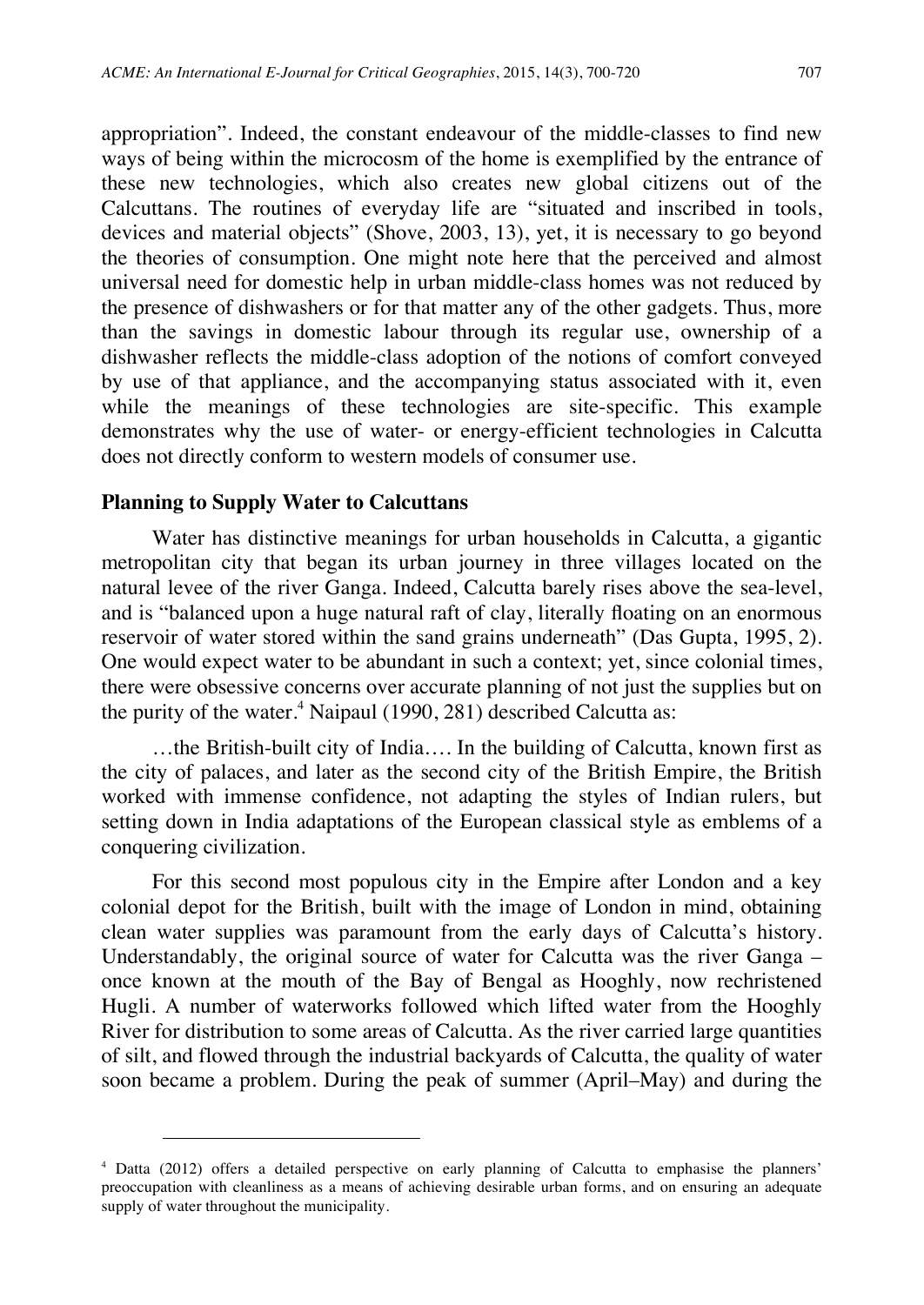monsoon months it was either too saline or silty. Therefore, numerous tanks and wells were built in the city to store fresh water from monsoon rains. The largest of these was 'The Great Tank' located in Dalhousie Square – now known as the Binoy-Badal-Dinesh Bag – which developed as the central business district due to its proximity to river and ocean transport: the port; the warehouses; the *ghat*s anchoring barges carrying goods from the interior; and Fort William. This tank was deepened and extended in 1809 in order that the garrison at the old Fort could maintain sufficient access to fresh water. As the city grew, an increasing volume of water was required, and between the years 1805 and 1836 more and larger tanks were excavated to enhance water supplies.<sup>5</sup> The turbid water was clarified using alum and fine cloth strainers, a practice that today has almost entirely fallen out of use. Some larger households stored the fresh February water in jars for use during the monsoon months. Similarly, some Europeans harvested rainwater to store in Pegu jars, while wealthier households had water carried into the home by waterbearers<sup>6</sup>.

The Bengal Landholders' Attendance Act of 1848 (also known as the 1848 Act<sup>7</sup>) first overrode a private land owner to acknowledge the need for public water supply for drinking in Calcutta. Following enactment of this legislation, an expert was deputed to carry out elaborate analyses of the water sourced from the River Hooghly between December 1861 and January 1863. Largely as a result of these tests, construction of the waterworks began at Pulta in 1868. Water was drawn through cast iron pipes from Pulta to the Tala Tank, where another pumping plant delivered the water to the residential neighbourhoods, part of it being directed to another subterranean reservoir at the Wellington Square, where a further pumping station was built<sup>8</sup>. Together, the reservoirs at Tala and Wellington Square had the capacity of three million gallons (660 thousand litres) (Ray, 1901). By 1870, all the major residential areas of Calcutta had access to piped water, and the daily consumption was nearly 20 million litres. Subsequently, further pumping stations and overhead tanks were added to the system. Regardless of this, until the 1950s the primary source of water had remained the river.

The Kolkata Municipal Corporation (KMC) is the institution responsible for the supply of water to resident households in Calcutta. The Calcutta Municipal Act of 1951 formally established the body in 1952 that is now responsible for water

<sup>&</sup>lt;sup>5</sup> Information in the two following paragraphs is sourced largely from Goode's (1916) authoritative work on Calcutta's municipal history.

<sup>6</sup> Also see Kolkata Metropolitan Water & Sanitation Authority ('Retrospect: Water Supply in Old Days'), available from http://www.kmwsa.gov.in/html/retros.html (accessed on 20th June 2014).

<sup>7</sup> A landholder, Mr Bon Behari Mondal, contested the Bengal government's right to acquire part of his land for public purposes, that is, for building a water reservoir and for higher compensation. His case was nullified by the High Court under proviso of Act II of 1948.

<sup>&</sup>lt;sup>8</sup> Data from Kolkata Metropolitan Water & Sanitation Authority ('Retrospect: Water Supply in Old Days'), available from http://www.kmwsa.gov.in/html/retros.html (accessed on 20th June 2014).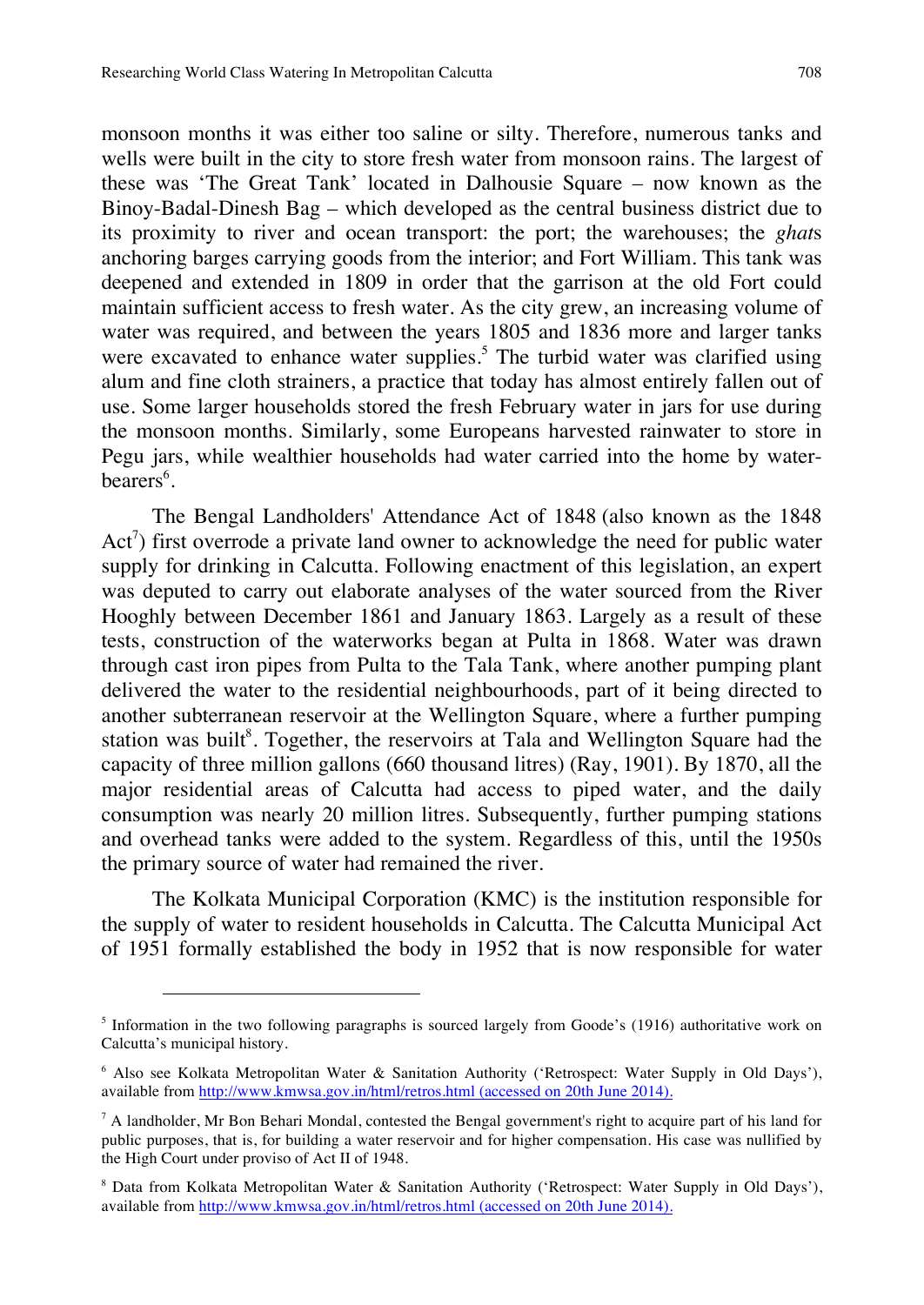supplies in this metropolis. At present the total rated capacity of water supply to the area from several pumping stations and water treatment plants now stands at about 1400 million litres per day for its 10 million-plus residents in the Municipal Corporation area, and about 79 per cent of households have access to water – defined as potable water piped into the house – on an average of 8.3 hours of uninterrupted supply per day  $(ADB, 2007)^9$ .

The rapid increase of urban sprawl in Calcutta has not been matched by an expansion of services; the geographical boundaries of the corporation area currently represent a correspondingly small proportion of Calcutta's urban extent, which largely depends on non-piped water supplies. Even within the corporation area, most urban residents depend on a mix of sources: treated surface water from the Hooghly, deep tube or bore wells, and hand pumps. Most middle-class households are dependent on either the KMC supplies or groundwater. Excessive use of groundwater has caused a significant decrease in peizometric levels, leading to ground subsidence in certain areas. Sahu *et al.* (2013) add to this that lowering of the groundwater table may be associated with the threat of arsenic contamination. Several studies show that the subsoil in a number of areas is contaminated by dangerous levels of arsenic, which leaches into the groundwater, causing chronic and life-threatening illness. Altogether, this has created a situation of crisis in Calcutta's water supply; Basu and Main (2001, 41) argue that the crisis "encompasses mutually reinforcing problems of efficiency, equity and the environment". Consequently, debates over water in Calcutta have assumed two dimensions: that of quality and availability.

These water debates in Calcutta are closely connected to overall urban decay resulting from the inability of the urban service delivery system to cope with the post-partition influx of millions of refugees from East Bengal. The consequent pressure on water supply saw not only the decline of older uses of water such as washing streets, but also the emergence of new sources of water such as hand pumps in poorer areas and deep tube wells for high-rise buildings. Since the 1980s high-rise building boom most middle-class Calcuttans rely on underground water lifted by deep tube wells. Today, very few households rely exclusively on KMCsupplied water, although in lower-income areas, public taps also perform an important role. Public knowledge of arsenic poisoning that ensues from the excessive groundwater withdrawal and the health risks from drinking untreated municipal water have driven behaviour change as ideas of water purity and potability have fundamentally changed. Consequently, almost every middle-class household has now introduced water filters to be used as the norm. In public spaces outside the home, preventive measures such as using bottled water, especially when eating in a restaurant, have become standard practice for most of the respondents,

<sup>&</sup>lt;sup>9</sup> This figure is disputed by the KMC, which claims that 94 per cent of the city's households are connected to piped water and that water is supplied continuously for up to 20 hours per day.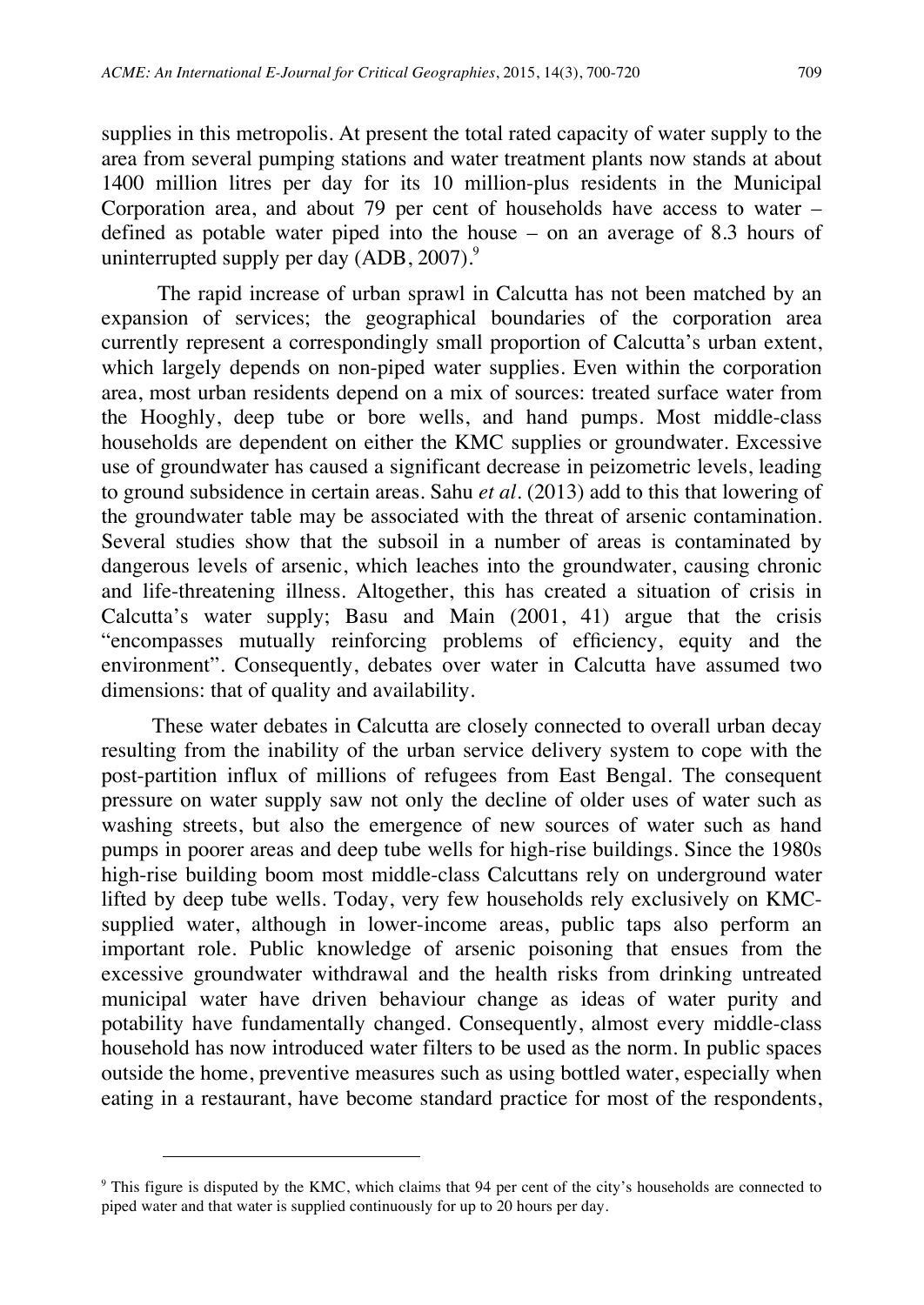and very few households report having suffered waterborne diseases. When they do occur, the diseases – upset stomach or diarrhoea – are routinely identified by the respondents as the result of consuming water from a public source outside the home.

Historically, domestic help in middle-class households was tasked with household chores including washing, cleaning, and fetching water. While piped water is available today and households are equipped with time-saving appliances – usually a washing machine –domestic help continues to be a regular household fixture. Consequently, most households employing domestic help continue to require the performance of water-related chores such as washing and cleaning. Household use of water in the form of washing cars and bikes are also the tasks of drivers and/or external help: these are washed with varying frequency ranging from daily to once or twice per week, with buckets of water usually sourced from a local public tap.

Although Delhi, Mumbai and Bangalore eclipse it today, until 1981 Calcutta was the largest Indian metropolis. Controversially referred to as either the "dying city" or the "city of hope", today it is choked with sewage and people; slums and shanties exist side-by-side with apartment blocks and air-conditioned shopping complexes. For a good part of the last quarter of the twentieth century, but especially since the early 1990s, the middle-class of Calcutta has been moving into small two-bedroom apartments in high-rise buildings. Typically, these apartments would roughly cover an area of between 700 and  $1,200$  square feet  $(65 - 112)$ square meters). This movement in many ways encapsulates a break from the past and the tradition and culture associated with that past.

# **Water Narratives of Calcutta**

How have the practices of water use changed? To get an intimate view, it might be useful to look at how the respondents themselves viewed the transformations and narrated them. These narratives, collected as 'stories' during the qualitative interviews during the course of the research, allow us intimate access to the changing values of water. Let me narrate a water story as truthfully as I can from the taped interview of Respondent 10, a 61 year old woman who has been a housewife all her life and has lived all her life in Calcutta. For the interview she spoke in Bangla, as she is more fluent in this language. She has one son, a 36 year old software engineer in a multinational organization and a divorcee, who lives with his parents. Her husband is 69 and is now retired from his position with the central government. The respondent's 93 year old father was sitting next to her during the interview, and often interjected to correct her memories of how water was used in their household or how practices used to be carried out in public spaces. The fascinating story of water they narrated together exemplifies my point: that the attention of the middle-class has shifted gradually from access to quality, that is, from receiving adequate piped water in the home to being able to choose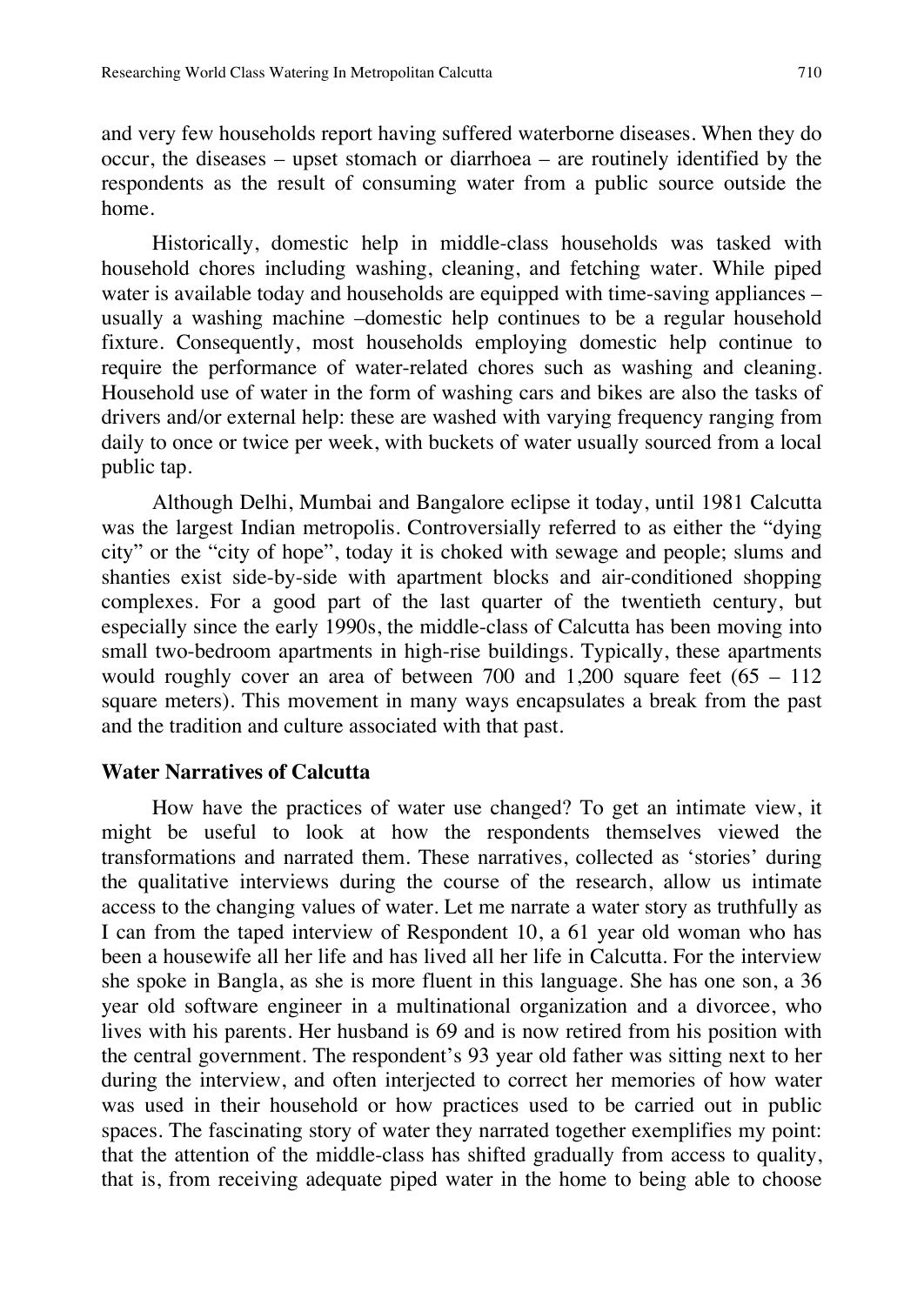better-quality water for drinking. It also offers intimate views of water practices of urban middle-class homes in the past.

According to them, until about the 1920s, most households did not have piped water supplies because only the richer, whiter parts of the city and the homes of a few aristocratic families were connected to the corporation pipeline. Indeed, as they recalled, Calcutta had a much smaller population in the 1920s than it does today, with sprawling houses inhabited by joint families. The woman respondent noted that many middle-class neighbourhoods had their own wells from which water was drawn by one of the household helpers – buckets were carried into the house by domestic servants. The old man recalled that the servants would pour the water into large *jalas* – earthenware pots – that would then be covered with muslin cloth to filter out the particulate matter. The woman respondent observed that water stored in the jalas was used for drinking; the earthen pots also kept the water cool during muggy Calcutta summers. The old man recalled that many *bhadralok* – genteel folk – required their servants to carry smaller earthen jars – *kalsis* – so that cool drinking water was at hand even when they travelled. Vendors at the railway stations sold these pots to passengers.

The old man recalled that by the mid-1930s water pipes were laid across most of the northern and central parts of the city, and in parts of the south, extending piped water to middle-class Bengali families. During the same pre-WWII period, unfiltered river water became available through street-side hydrants. Although they were intended for washing the roads, most of the poorer families depended on these hydrants for bathing and for washing utensils. At the time of independence in 1947, water pipes had been laid in all of the existing middle-class neighbourhoods, such as Ballygunge, Alipore, and Tollygunge. Since then, the underground water system has been extended across the corporation area, serving most middle-class neighbourhoods that reside within the formal urban boundary. Those on the outer fringes or the frontiers of the sprawl are not served by piped water or sewage systems at all.

In spite of the municipal water system, however, the preferred source of drinking water was still the tube wells also constructed by the corporation. Underground water was thought to be purer – described by respondents as *swachha<sup>10</sup>* – containing fewer disease-causing bacteria. The method of collecting drinking water was labour-intensive, but it was invariably the cheap labour of domestic workers, who used two large jars or buckets hanging from the ends of a wooden pole to carry the water into the kitchen for storage. Nonetheless, on occasion, particularly on hot summer days, some people filled a glass of drinking water straight from the tap without any filtration: knowledge of waterborne diseases at the time was not as widespread as it is today.

<sup>&</sup>lt;sup>10</sup> Also, *parishkar* or *parichhanna* (in Bangla). All these terms imply various ways of describing clean, pure and clear nature of things.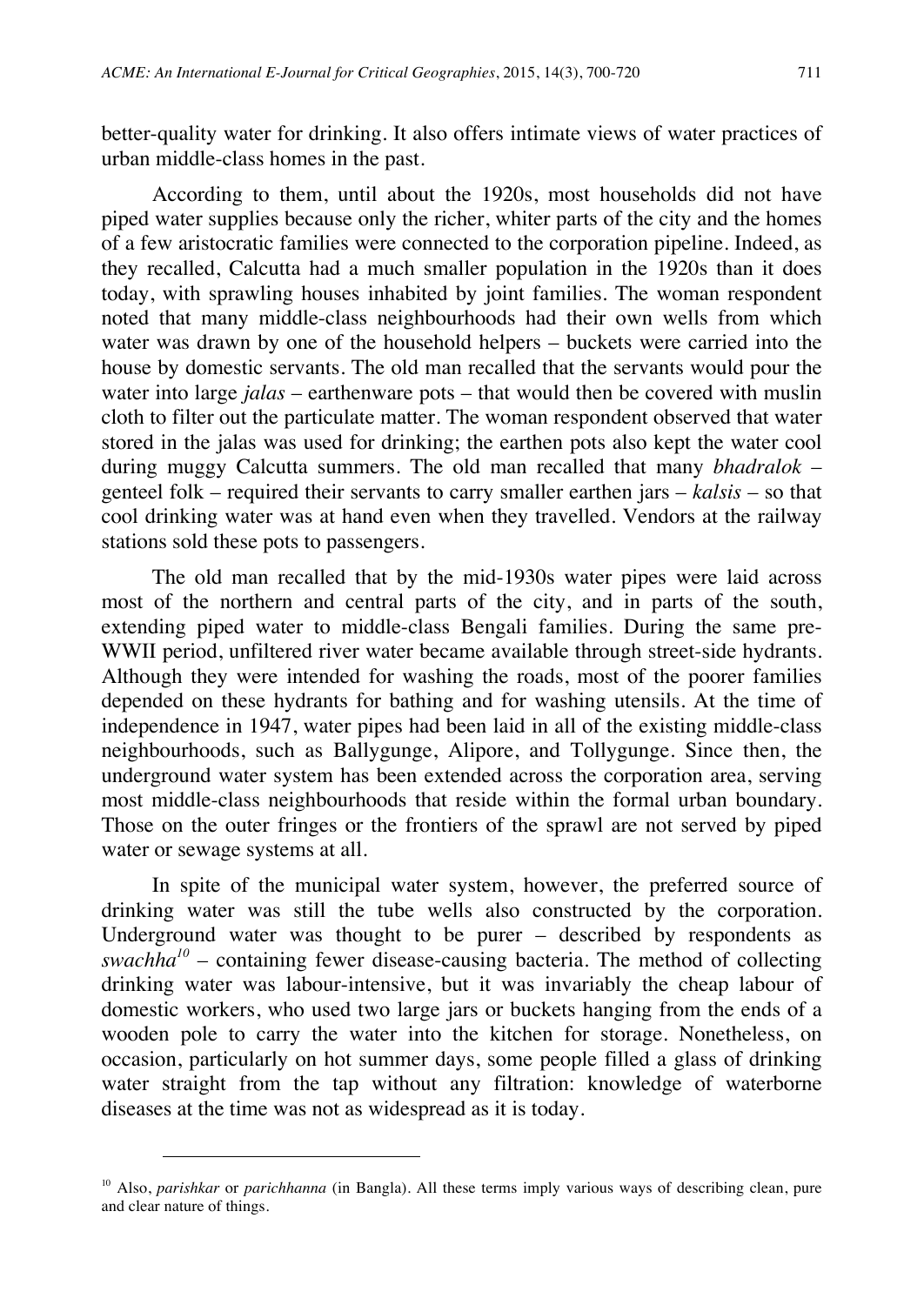The old man recalled a severe epidemic of jaundice during the summer of 1960 as the crucial factor in creating the first panic among the Bengali middleclasses concerning the quality of water being supplied by the corporation. As other waterborne diseases related to gastro-enteric ailments were identified, doctors began to advise citizens to boil the water before consumption. The respondent noted that the first water filtration devices made their appearance in middle-class households at about this time. The early contraptions comprised two ceramic or stainless-steel containers, one sitting on top of the other. The upper container incorporated a porous ceramic cylinder that filtered out impurities – only particulate matter – into the lower container, which included a tap from which drinking water could be drawn. They were relatively expensive for the time, so some households fell back on the practice of dipping alum into water in the hope of purifying it. By the 1970s and 1980s almost every middle-class household possessed one of the two-container water filters as a necessary part of everyday life.

During the 1980s the existing technology was adapted for convenience – this took the form of a porous polypropylene moulded cylinder – referred to as a filter 'candle', with the now generic product name 'Aquaguard' – attached to the kitchen tap (Muralidhararao and Rao, 2005). Another, newer technology was Zeoline, a liquid product that could be carried around in one's pocket or handbag, one drop of which would purify a glass of drinking water within a minute. Comprised of Sodium Hypochlorite, Zeoline left a slight chlorinated smell and altered the taste of the water<sup>11</sup>. More sophisticated filtering options began to appear only during the late 1990s, and now most middle-class homes boast at least one of these devices.

Let me now look at how other respondents' views about the quality of water have changed over recent years. Respondent 11, a Bengali male aged 57, with two incomes, lives in one of the high-rise apartment blocks. He has been renting the apartment that he lives in for the last 18 years. His apartment receives water from KMC. About 16 years ago, Respondent 11 began to feel that the water was not clean enough for drinking. He purchased a large aluminium pot to boil water in order to sterilise it, then cool it and strain it through a piece of cloth. Within a year or so, the process proved costly and time-consuming, so he purchased a waterfilter, a steel jar about one metre high and fitted with ceramic filtering candles. However, the filtering process was also time and labour-intensive, so he purchased an electrically powered filter to provide the family with drinking water. He went through these changes because he felt that the "quality of water is very important for all uses", and that "life is easier" with these water filtering devices. In his view, pure water that is fit for drinking "is free from iron and sediments". Tap water

<sup>&</sup>lt;sup>11</sup> This statement is verifiable. See http://www.sastasundar.com/index.php/product/details/MzU4Nw==/188 viewed on 21st June 2014.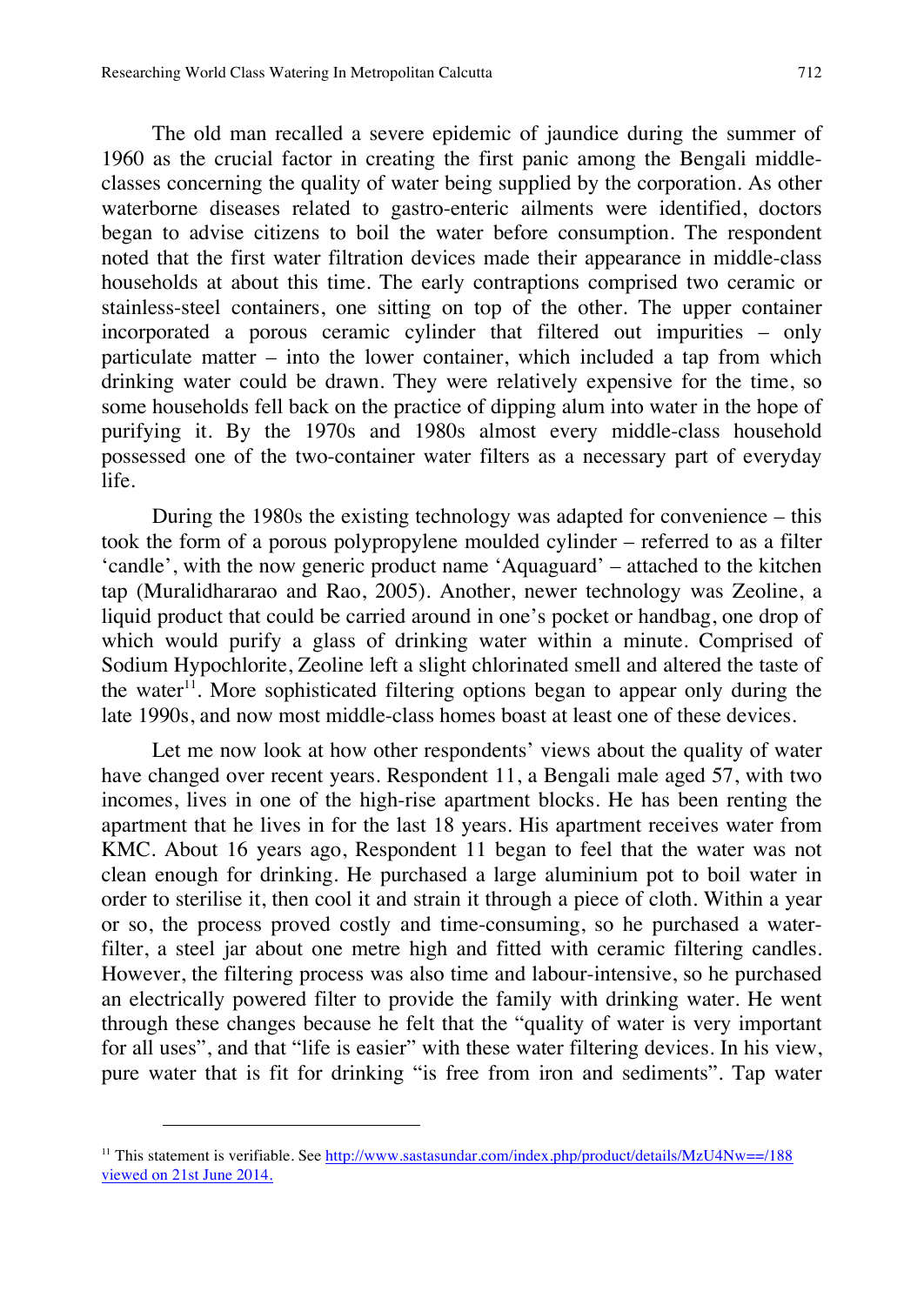supplied by KMC did not meet this standard as it contained sediment. In his office Respondent 11 drinks filtered water, but whenever he is in a restaurant he purchases mineral water. He feels that bottled water is superior in quality to the filtered water he uses at home.

Around the same time as Respondent 11 began to use a water filter, he also installed a flush toilet in his house. Although he recognises that a flush toilet uses more water than the old-fashioned Indian toilet (which used to be a composting pit toilet), he favours a flush toilet as it is in his view "more hygienic and scientific". He also uses an electric water heater – a geyser – for "more comfortable showers". To make life more convenient, Respondent 11 does not rely only on electrical appliances; he also engages domestic workers to take care of domestic chores including washing and cleaning.

Respondent 3 shares an apartment with her husband and two children. She is 41 years old. Her family bought the apartment three years ago when they moved back from the United Kingdom after spending considerable time in that country. In addition to other commonly found water-related electrical appliances, Respondent 3 also owns a dishwasher. She did not use a water filter in the United Kingdom, but finds it necessary to use it in Calcutta even though her apartment is supplied water from a deep tube well. The family owns a car, which is washed every day. Safety and convenience form the basis of her decisions. Use of a water filter was not regarded as an option as "once we came back to India we had to use a water purifier as our systems were not equipped for normal water". Although Respondent 3 recognises that she is "so used to a washing machine, dishwasher, etcetera, that I need them as everyday tools for a modern, comfortable life", she also feels that she requires the comfort provided by servants, which she employs to provide domestic help. Respondent 3 also uses flush toilets. She considers the traditional Indian toilet to be "inconvenient and obsolete".

Most respondents cite convenience as the reason for adopting new timesaving devices. Respondent 6 was pressed for time: "since both my husband and I work and the children go to school/college, we needed convenience…so the gadgets were purchased". But if the service of domestic help is being used in conjunction with time-saving appliances, convenience alone cannot wholly be the reason for using appliances. Sufficient evidence exists to suggest that use of electronic appliances to perform domestic chores does not lead to increased free time (see for example Schor, 1991). However, in her 2003 work, Elizabeth Shove notes that: "the valuing of convenience is itself indicative of further transformation. Any number of devices and solutions are sold in the name of convenience and sold to those who believe themselves to be harried, hurried and harassed" (Shove, 2003, 2). Therefore, one can reason that besides what is seen as clean, what is *thought of* as convenient drives the everyday consumption of an essential resource such as water.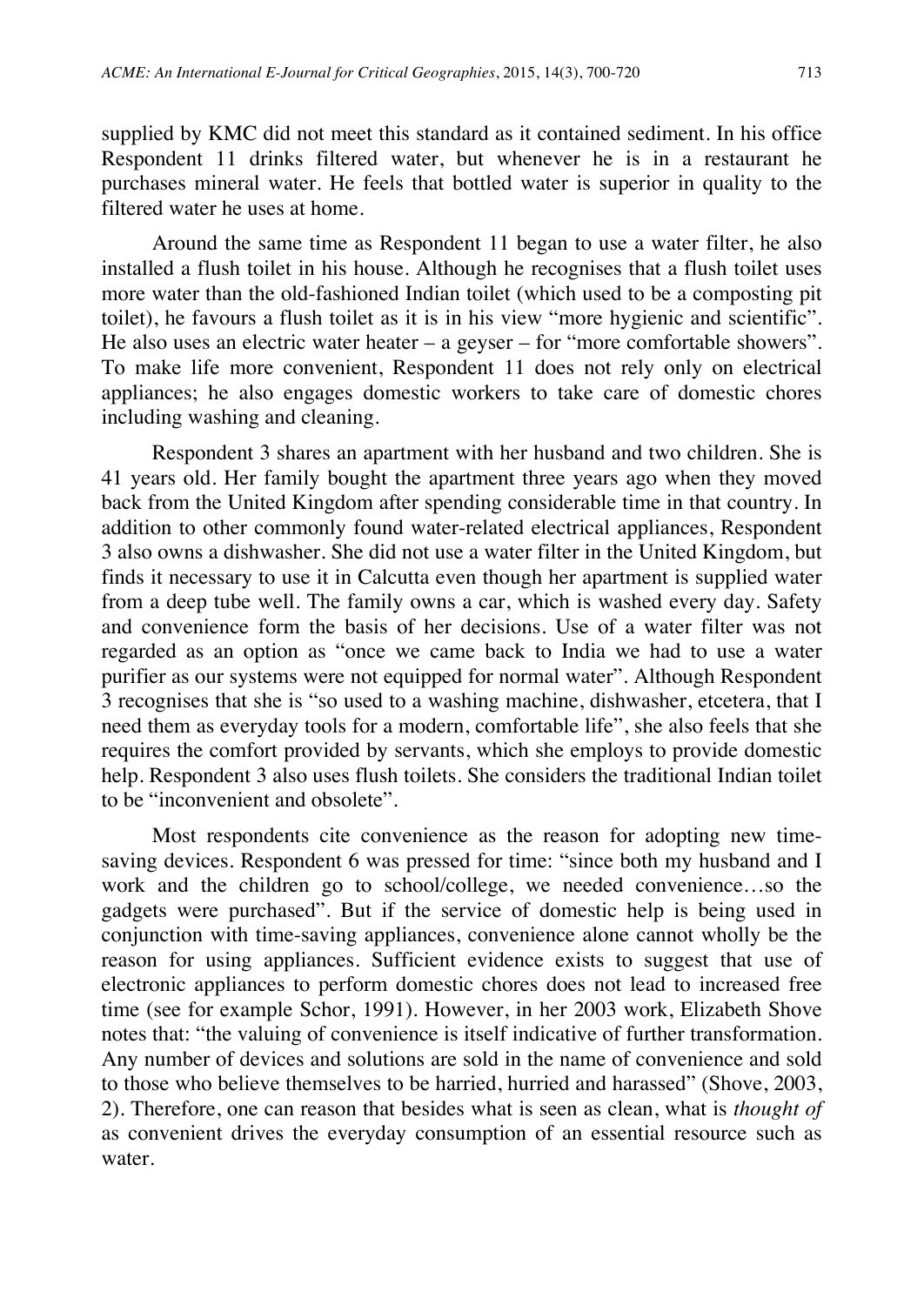The diversity of sources of water used by respondents' households exemplifies this assertion. Most households rely on deep-bore wells in conjunction with the KMC domestic water supply; very few rely on the municipal water supply alone. This reliance on a wider basket of sources implies the need to have choice and is is indicative of a larger trend among the middle-class in India, whereby unreliable or unsatisfactory provision of amenities and services by the state has been dealt with by arranging for private provision of services, be it security (gated communities), health (private hospitals and clinics), education (private schools), electricity (captive power via large generators) or water (private deep-bore wells). In a context in which the middle-class is wealthier, more aware, empowered, and vocal than other social, economic and political groupings, its reliance on private service provision could further affect service provision by the state.

None of the households report using untreated tap water for drinking. In most households the practice of using some kind of treating mechanism was introduced at least a decade ago. Furthermore, most households currently use electric filters, even though many started with simple boiling and straining of water and the ceramic candle filters.

Two aspects concerning safe drinking water stood out. One was that only a particular type of water is considered safe irrespective of evidence, and the second was the understanding that one kind of technology can provide safe water only as long as a better technology does not become available. In other words, what is currently considered safe may not be safe tomorrow. The water extracted from great depths through deep-bore wells is believed to pose minimal chances of contamination (Escamilla *et al.*, 2011) for uses other than drinking. Similarly, most households relying on KMC water felt that the water supplied was "more or less safe", agreeing that "drinking water has become safer and more readily available", while nonetheless purchasing and regularly using water filtration devices. The same respondents also felt that a shift to filtered water was a logical choice because "waterborne diseases are rampant here in Calcutta".

Most households also reported using bottled water when consuming water outside the home, especially when in restaurants. The reason once again concerns the quality of tap water and its deleterious impact on health. Many respondents described "pure, good quality water" as bottled water. One respondent's remarks regarding what they considered pure, good quality water suggests the extent to which their decisions are influenced by consumer marketing and the values attached to commercial campaigns: "Like Pepsi's Aquafina - *clean water"* [author's emphasis]. In spite of the claims of multinational drinks retailers, there is ample evidence from India to suggest that bottled water may not be safe (CSE, 2003). An important concern arising from this circumstance is whether bottled water should be considered safe. Why do consumers overlook the circumstances by which Indian manufacturers' claims of the purity of bottled water are not vouchsafed by a competent independent authority? Such advertising is relatively unregulated by sufficient legislative control, and is motivated by corporate interests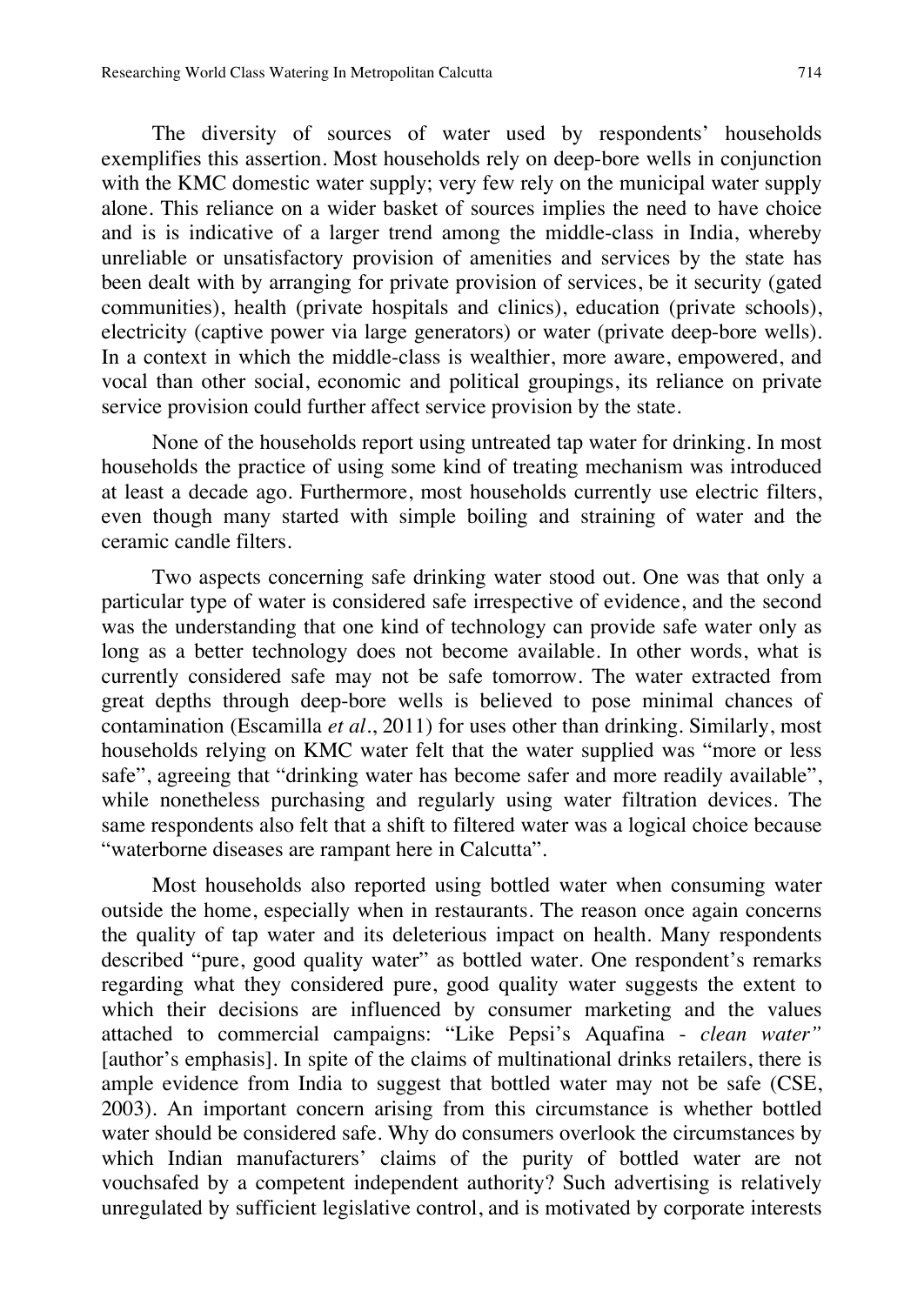almost to the exclusion of public health concerns. Why is there a focus on water when there are many other ailments such as respiratory diseases among young and the elderly living in large, polluted cities? Is it a matter of what a citizen can and cannot control through their consumption?

Water filters are not the only technology that has changed in middle-class households in India: the design of mechanisms for the disposal of faecal and urinary waste has also altered considerably. While the use of flush mechanisms connected to plumbing in toilets was only introduced a few decades ago, it is now commonplace among middle-class households. Respondent 4 recalled that his house "used to get tube well water from the roadside. Then the corporation started providing piped water and plumbing was done to take advantage of it".

Householders tend to prefer modern toilets to the now out-dated non-flushing Indian toilets, referring to these as "inconvenient" and "cumbersome" (Respondent 5). Respondent 8 called modern toilets "fashionable and scientific", while Respondent 20 remembered that "in the Behala house where I lived with my parents, I had to carry a bucket of water to flush. It was embarrassing when there were guests and inconvenient too". Interestingly, convenience is linked here with social status, which is often an accurate gauge of class in India. Thus, one can see how water technologies also represent an imagined a class ladder which is a primary motivator in redefining convenience. Convenience sold successfully to consumers can morph into a status concept that can then inconspicuously merge with other factors such as the need for personal space and privacy.

Until about the time of independence, the Indian sense of cleanliness and the available technology was such that in most households toilets remained external to home. The physical presence of toilets was considered polluting; in the urban context where the entire property was indoors, houses were often designed with the toilet either in one corner of the ground floor or at the furthest permissible distance from the main sleeping and cooking areas. Piped water and plumbing were the first steps in making toilets integral parts of the household. As with the rest of Indian municipalities, in Calcutta infrastructure and services constructed over decades have been vital in introducing new practices while dispensing with old ones. Yet, they have followed a model that has now created practices that municipal resources and infrastructure are hard-pressed to keep pace with. Every apartment built for the middle-class household is now equipped with at least one modern flush toilet that devours the limited supplies of water.

#### **Fluid Practices of the Situated, Fluid Self**

The emerging research on middle-class consumerism in India focuses on public spaces such as shopping malls, multiplexes and gated communities, the political construction of a social group that is a beneficiary and proponent of economic liberalisation, and on the interaction of the middle-class with the human and non-human worlds around it, including nature tourism, adventure tourism, and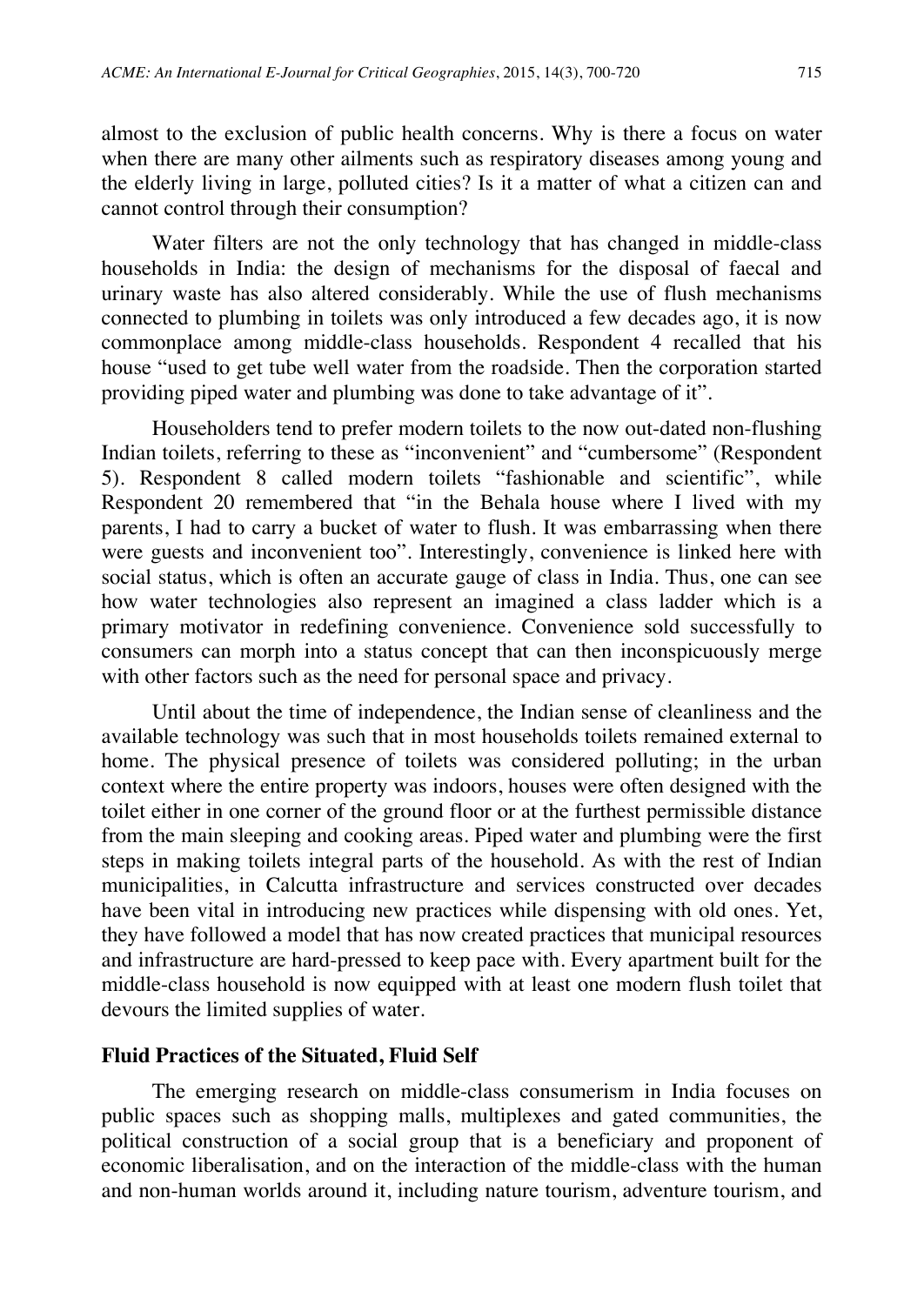bird-watching (Urfi, 2012). Scholarly studies have addressed the public spaces of consumption, in which people interact within a controlled environment and in doing so display a right to belong, a kind of citizenship mediated by the ability to consume. These spaces separate middle-class consumers from the marginalised elements of society that are excluded from participation in the new economics and governance of this community space (Voyce, 2007).

Within households too, new practices divide the present from past and class from class: "I have always seen and am familiar with piped water and flush toilets. Public tube wells are used by the poor and slum dwellers" (Respondent 1). New practices also reflect the sense of entitlement of a middle-class consumer satisfied with nothing but the best: "sure of pure water, always" (Respondent 1).

Since the 1990s, the ideas of purity, bathing and self-cleansing have become a vital component of the new culture of material consumption adopted by the middle-classes. Srinivas (2002) suggests that the story of the bathroom conveys the story of the acceptance of Western modernity and commodification in Indian households. Aided and abetted in no small measure by persuasive advertising in mass media and the design of products and services that reinforced these emerging practices, the definition of hygiene, safety, personal wellbeing, and the good life in general altered, and the practices around them changed dramatically. The reasoning of one respondent for using water filters was instructive in this regard: "it is the safest thing to do for the family; the children need protection" (Respondent 19). The words used form the backbone of every advertising campaign for water filters.

A key aspect in the changing practices of water in middle-class urban homes is the use of tools and technologies – no longer just to store and consume water but to alter its constitution through processes of purification, just as the consumer's body is purified through association with this technologically cleansed product. These new tools have imparted new values and meaning to water. Water is no longer regarded as a scarce resource. Although most respondents estimate their daily household water consumption to be between 100 and 150 litres per day, these estimates were not confirmed. While almost all respondents are aware of water shortages, none feel the need to question their own water consumption. Consumers do not consume water any longer; they consume ideals of the aspirational class: the convenience of a washing machine, the comfort of a geyser, or the safety of a water filter. Once embedded, practices engendered by a desire for comfort, cleanliness and convenience are difficult to reverse.

Technologies and tools reflect changing human behaviour as the embodiment of human desires and ambitions. As technology changes the meanings of pure and clean water, new technologies recast the subjects in a mutual relationship in which the individual and technology is co-constructed. The practice of using new technologies represents new ways of being that recreate the middle-class subject as one who embraces change in the aspiration to join the conventional global consumer model of over-consumption. New consumptions, and new ways of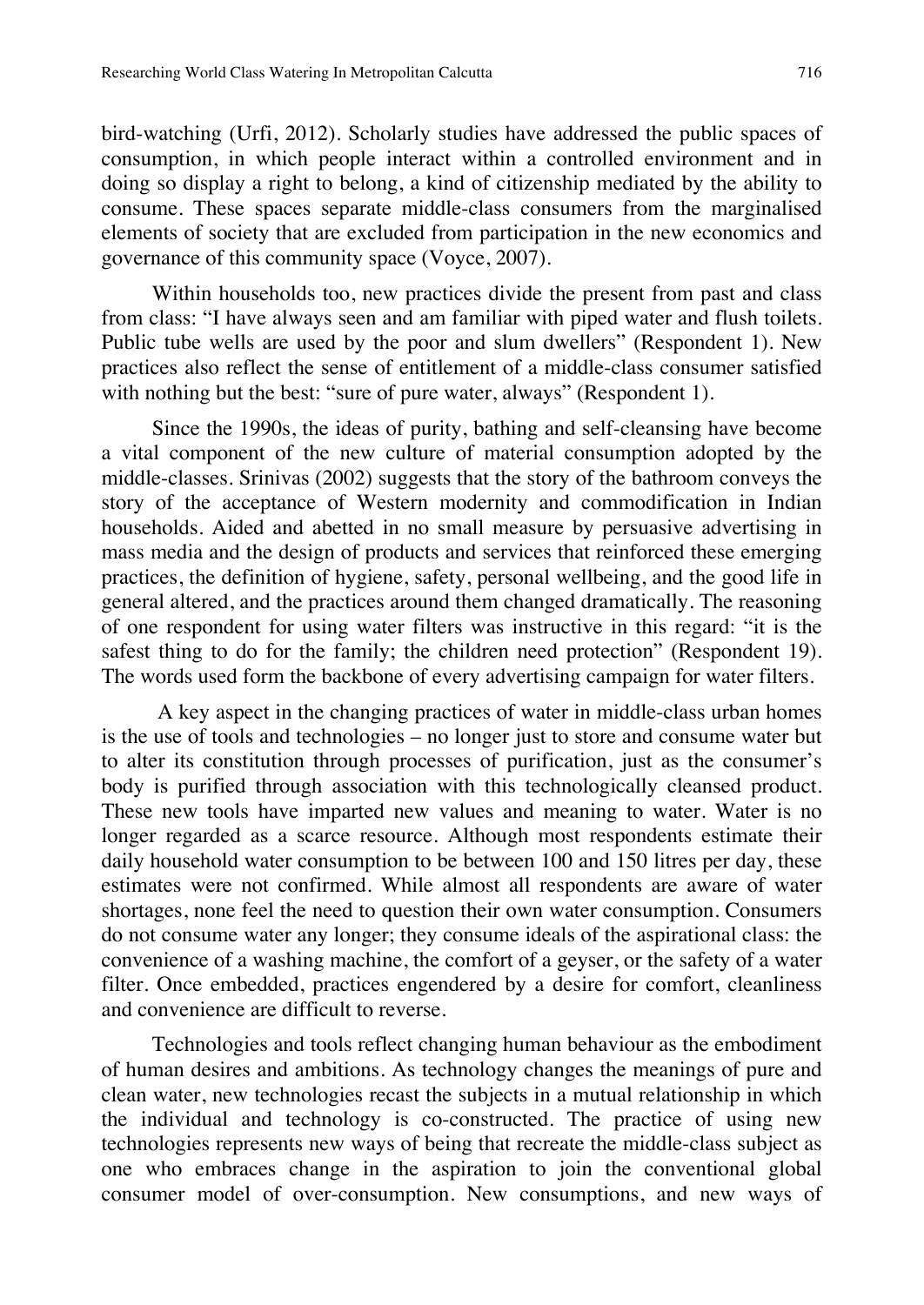consuming things like water, allow the middle-classes to become global citizens, and the radical transformation is not only expressed in behaviour in public spaces but in the intimate space of one's home.

I will end the paper with a response to the obvious question: what might be the use of investigating water practices at home? Understanding the changes at the household is at the heart of scaling down in thinking about water, and can have potentially far-reaching policy implications. Critiques of neoliberal policy reforms, or scholars of Indian water and experts on urban service provision, have so far focussed their attention on the 'big pictures': broad-brush assessments of declining per capita availability of water volume and quality in Calcutta (Engel *et al*., 2011), and of economic analyses of the willingness to pay for water (Roy, 2012). Whilst these areas of inquiry are important, greater insight into consumer behaviour has the capacity to replace notions of the 'average consumer' with closely observed knowledge of the diversity of water-use practices in domestic spaces. Such studies will help to demonstrate how water demand shifts, how different factors shape that demand, and how new practices can reorient distributed demand. Introducing such a critical lens to contemporary water studies relies upon the realisation that effective analysis of domestic water practices involves understanding the social context of water consumption in its entirety: the cultural meanings intertwined with the habitual and inconspicuous routines of everyday life.

#### **Acknowledgements**

I acknowledge the assistance of Mr. Mohit Chaturvedi in reviewing literature on practice theory, and in analysing the qualitative data required for the development of this paper. Assistance in the collection of data was also received from Mr. Soumit Dutt and Ms. Amrita Kamalini Bhattacharyya. The various roles and contributions of all three are gratefully acknowledged. The paper also benefitted from the comments of two reviewers, and the care of the 'handling editor' of *ACME*.

# **References**

- ADB (Asian Development Bank). 2007. *Benchmarking and Data Book of Water Utilities in India*. Manila: Asian Development Bank.
- Basu, S.K. and H.A.C. Main. 2001. Calcutta's water supply: demand, governance and environmental change. *Applied Geography* 21, 23-44.
- Brosius, C. 2010. *India's Middle Class: New Forms of Urban Leisure, Consumption and Prosperity*. New Delhi: Routledge.
- CSE (Centre for Science and Environment). 2003. Analysis of pesticide residues in bottled water. http://www.cseindia.org/userfiles/Delhi\_uploadfinal\_sn.pdf
- Chatterjee, P. 1993. *The Nation and its Fragments: Colonial and Postcolonial Histories*. Princeton: Princeton University Press.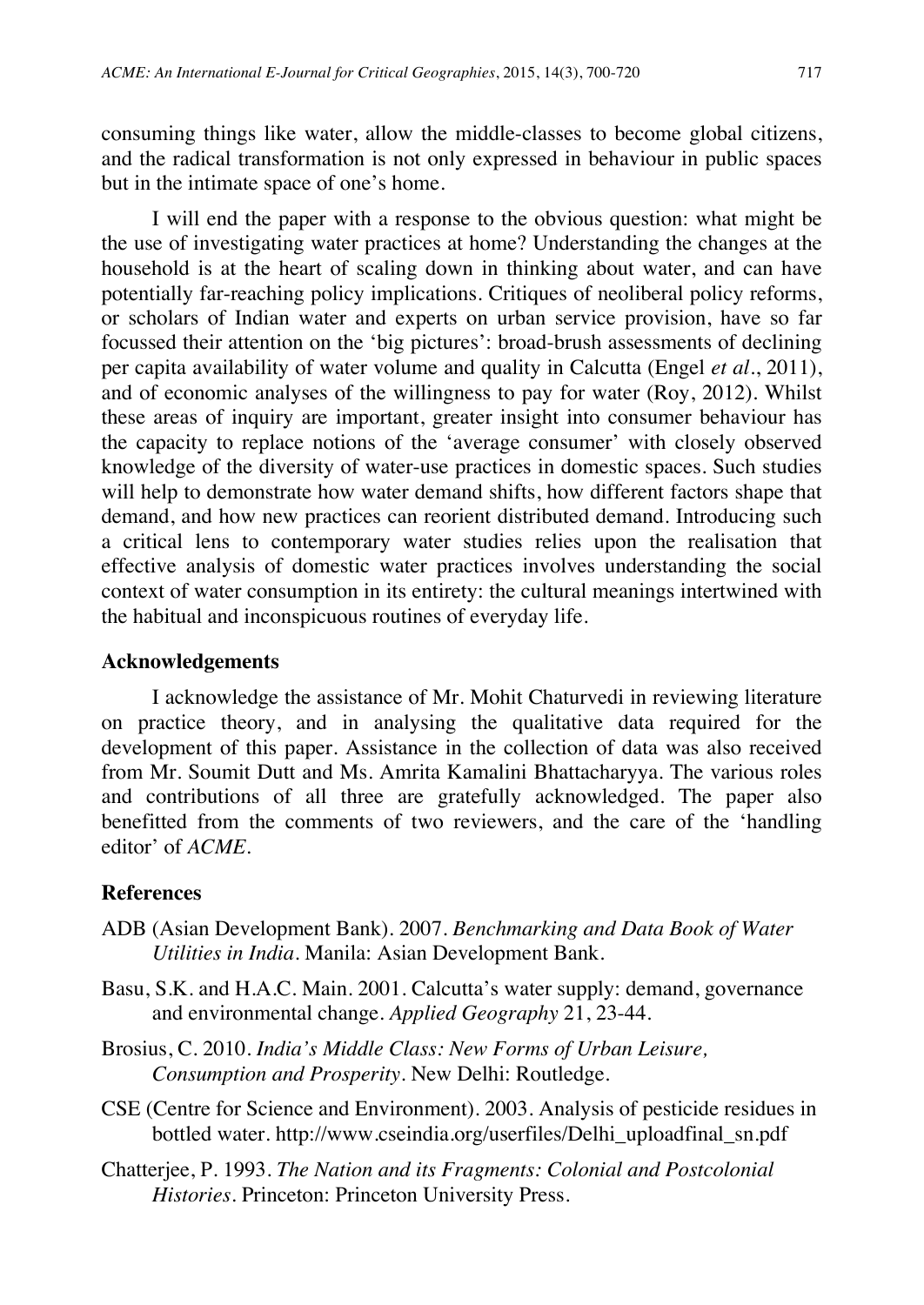Chaudhuri, A. 2013. *Calcutta, Two Years in the City*. London: Union Books.

- Das Gupta, S.P. 1995. The site of Calcutta: geology and physiography. In, S. Choudhuri (ed.), *Calcutta: The Living City. Vol. 1: The Past*. Oxford: Oxford University Press, pp. 2-4.
- Datta, P. 2012. *Planning the City: Urbanisation and Reform in Calcutta, 1800- 1940*. New Delhi: Tulika.
- Engele, K., D. Jokiel, A. Kraljevic, M. Geiger, and K. Smith. 2011. *Big Cities, Big Water, Big Challenges: Water in an Urbanizing World*. Berlin: World Wildlife Fund.
- Escamilla, V., B Wagner, M. Yunus, P.K. Streatfield, A. van Geen and M. Emch. 2011. Effect of deep tube well use on childhood diarrhoea in Bangladesh. *Bulletin of the World Health Organization* 89, 521-527.
- Fernandes, L. 2006. *India's New Middle Class: Democratic Politics in an Era of Economic Growth*. Minneapolis: University of Minnesota Press.
- Goode, S.W. 1916. *Municipal Calcutta: Institutions in their Origin and Growth*. Calcutta: Bengal Secretariat Press.
- Hand M., E. Shove, and D. Southerton. 2005. Explaining showering: A discussion of the material, conventional, and temporal dimensions of practice. *Sociological Research Online* 10(2), available from http://www.socresonline.org.uk/10/2/hand.html accessed on 12 August, 2014.
- Haynes, D. E., A. McGowan, T. Roy and H. Yanagisawa (eds.). 2010. *Towards a History of Consumption in South Asia*. Oxford: Oxford University Press.
- IMF (International Monetary Fund). 2010. World Economic Outlook Database. IMF, April 2010.
- Miller, D. 1995 Consumption as the vanguard of history: A polemic by way of an introduction. In D. Miller (ed.), *Acknowledging Consumption*. New York: Routledge, pp. 1-57.
- Mukherjee, S. N. 1972. *Calcutta: Myths and History*. Calcutta: Subarnarekha.
- Munshi, S. K. 1975. *Calcutta Metropolitan Explosion: Its Nature and Roots*. New Delhi: People's Publishing House.
- Muralidhararao, S., and T.N.V.V. Rao. 2005. Developments in Sediment Filtration in India. Water Conditioning and Purification, October. http://www.wcponline.com/pdf/1005 %20Sediment.pdf
- Naipaul, V.S. 1990. *India: A Million Mutinies Now*. New Delhi: Minerva.
- Nandy, A. (ed.). 1998. *The Secret Politics of our Desires: Innocence, Culpability and Indian Popular Cinema*. Delhi: Oxford University Press.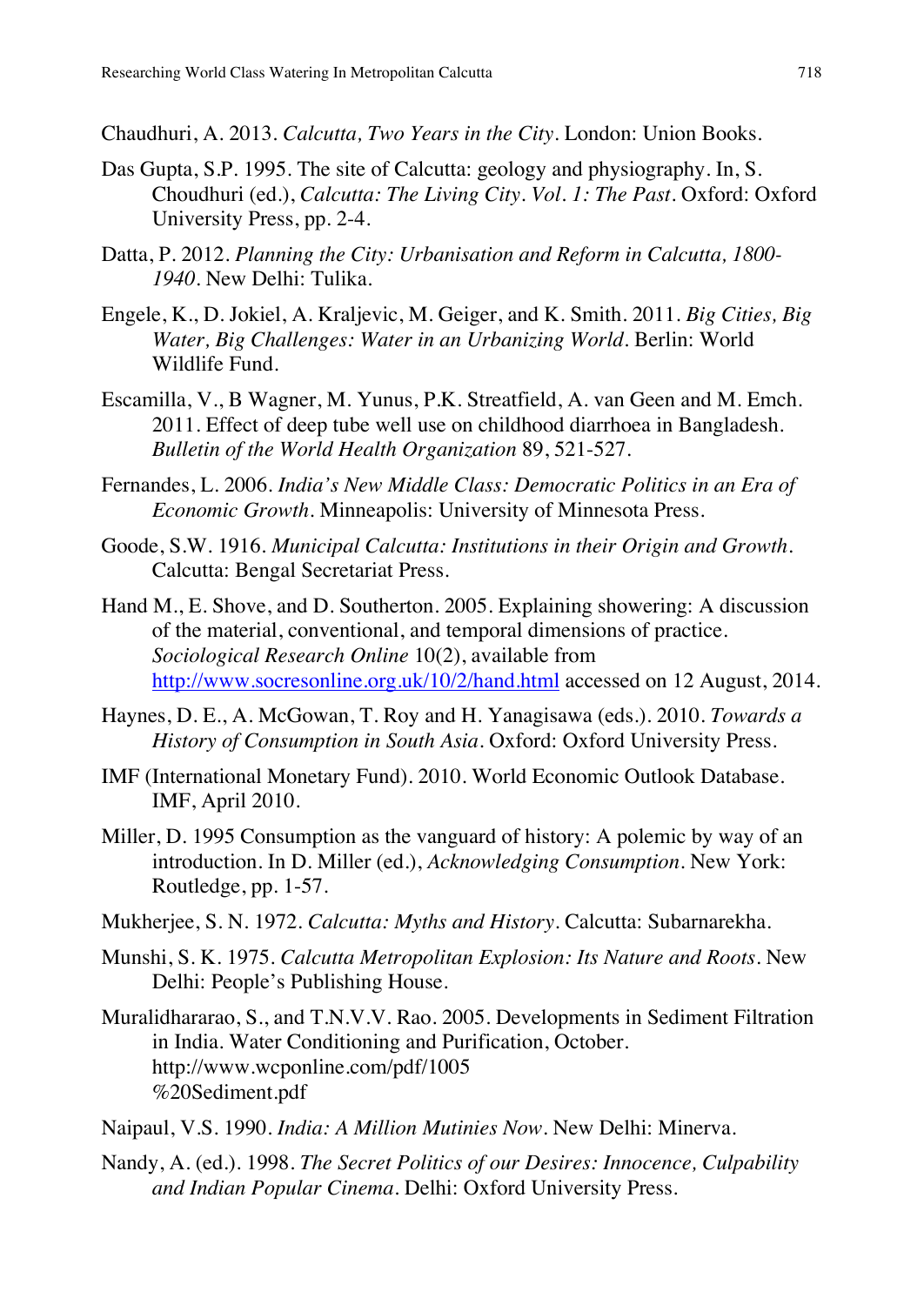- Osella, F., and C. Osella. 1999. From transience to immanence: Consumption, lifecycle and social mobility in Kerala, South India. *Modern Asian Studies*, 33(4), 989-1020.
- Pullinger, M., A. Browne, B. Anderson, and W. Medd. 2013. Patterns of Water: The Water-Related Practices of Households in Southern England, and their Influence on Water Consumption and Demand Management. Final Report of the ARCC-Water/SPRC Patterns of Water Projects, London.
- Ray, A. K. 1901. *Calcutta Town and Suburbs, Volume 7, Part 1, Short History of Calcutta*. Calcutta: Census of India.
- Ray, R. 2010. 'The middle class': Sociological category or proper noun? *Political Power and Social Theory* 21, 313-322.
- Reckwitz, A. 2002. Toward a theory of social practices: A development in culturalist theorizing. *European Journal of Social Theory* 5(2), 243-263.
- Roy, N. R. 1986. *Prasanga: Kolkata*. Calcutta: Navana.
- Roy, J. 2012. *An Economic Analysis of Demand for Water Quality: A Case from Kolkata City*. Kolkata: Department of Economics, Jadavpur University.
- Sahu, P., H. Micheal, C. Voss and P.K. Sikdar. 2013. Impacts on groundwater recharge areas of megacity pumping: Analysis of potential contamination of Kolkata, India, water supply. *Hydrological Sciences Journal* 58(6), 1340- 1360
- Schor, J. 1991. *The Overworked American: The Unexpected Decline of Leisure*. New York: Basic Books
- Shrivastava, A. and A. Kothari. 2012. *Churning of the Earth: The Making of Global India*. New York: Penguin-Viking.
- Shove, E. 2003. *Comfort, Cleanliness and Convenience: The Social Organization of Normality*. Oxford: Berg.
- Shove, E. 2009. *Time Consumption and Everyday Life: Practice Materiality and Culture*. Oxford: Berg.
- Srinivas, T. 2002. Flush with success: Bathing, defecation, worship, and social change in South India. *Space and Culture* 5(4), 366–86.
- Urfi, A. J. 2012. Birdwatchers, middle class and the 'Bharat-India' divide perspectives from recent bird writings. *Economic and Political Weekly* XLVII (42), 321-329.
- Varma, P. 1998. *The Great Indian Middle Class*. New Delhi: Viking-Penguin.
- Voyce, M. 2007. Shopping malls in India: New social 'dividing practices'. *Economic and Political Weekly* June, 2, 2055-2062.